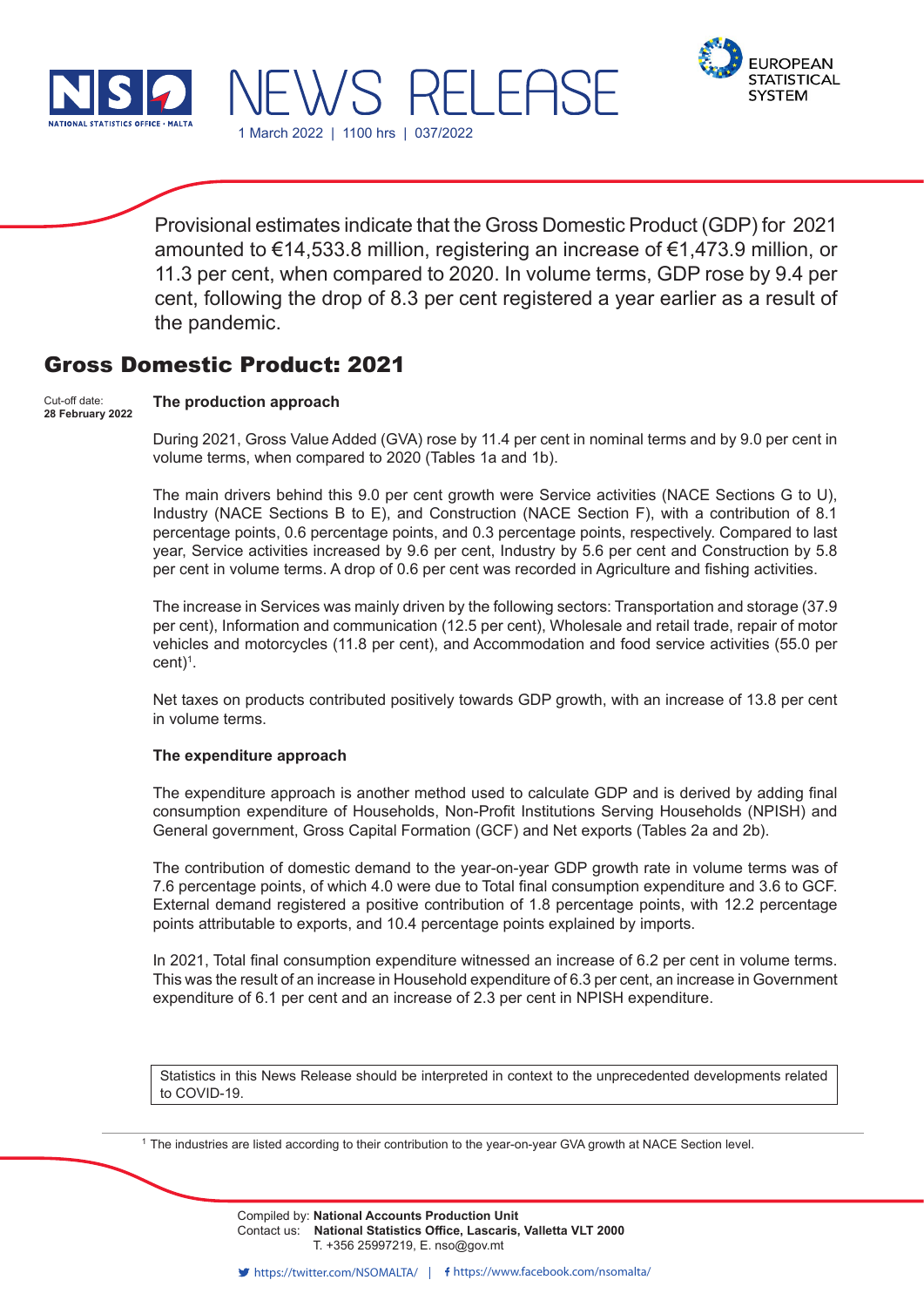Gross Fixed Capital Formation (GFCF) rose by 19.3 per cent in volume terms. This increase was mainly attributable to investment in transport equipment.

Exports and imports of goods and services in volume terms increased by 8.2 per cent and 7.6 per cent respectively.

### **The income approach**

The third approach to measure economic activity is the income approach, which shows how GDP is distributed among compensation of employees, operating surplus of enterprises and taxes on production and imports net of subsidies (Table 3).

Compared to 2020, the €1,473.9 million increase in nominal GDP was the result of a rise in all the sub-components of the income approach, with an increase of €448.6 million in Compensation of employees, €845.1 million in Gross operating surplus and mixed income, and €180.3 million in Net taxation on production and imports.

### **Gross National Income (GNI)**

The GNI differs from the GDP measure in terms of net compensation receipts, net property income receivable and net taxes receivable on production and imports from abroad.

Considering the effects of income and taxation paid and received by residents to and from the rest of the world, GNI at market prices for 2021 was estimated at €13,569.1 million (Table 3).

#### **Updates**

This news release incorporates the results of the Supply and Use tables of 2016. The results of 2016 are now considered final until the next benchmark revision.

In the first quarter of 2022, the Supply and Use tables of 2016 will be uploaded to the following path: https://nso.gov.mt/en/News\_Releases/View\_by\_Unit/Unit\_A1/National\_Accounts/Pages/Supply,-Use-and-Input-Output-Tables.aspx

The Supply and Use tables of 2016 will be available at current prices and, for the first time, at previous year's prices.



## **Chart 1. GDP growth rate (year-on-year)**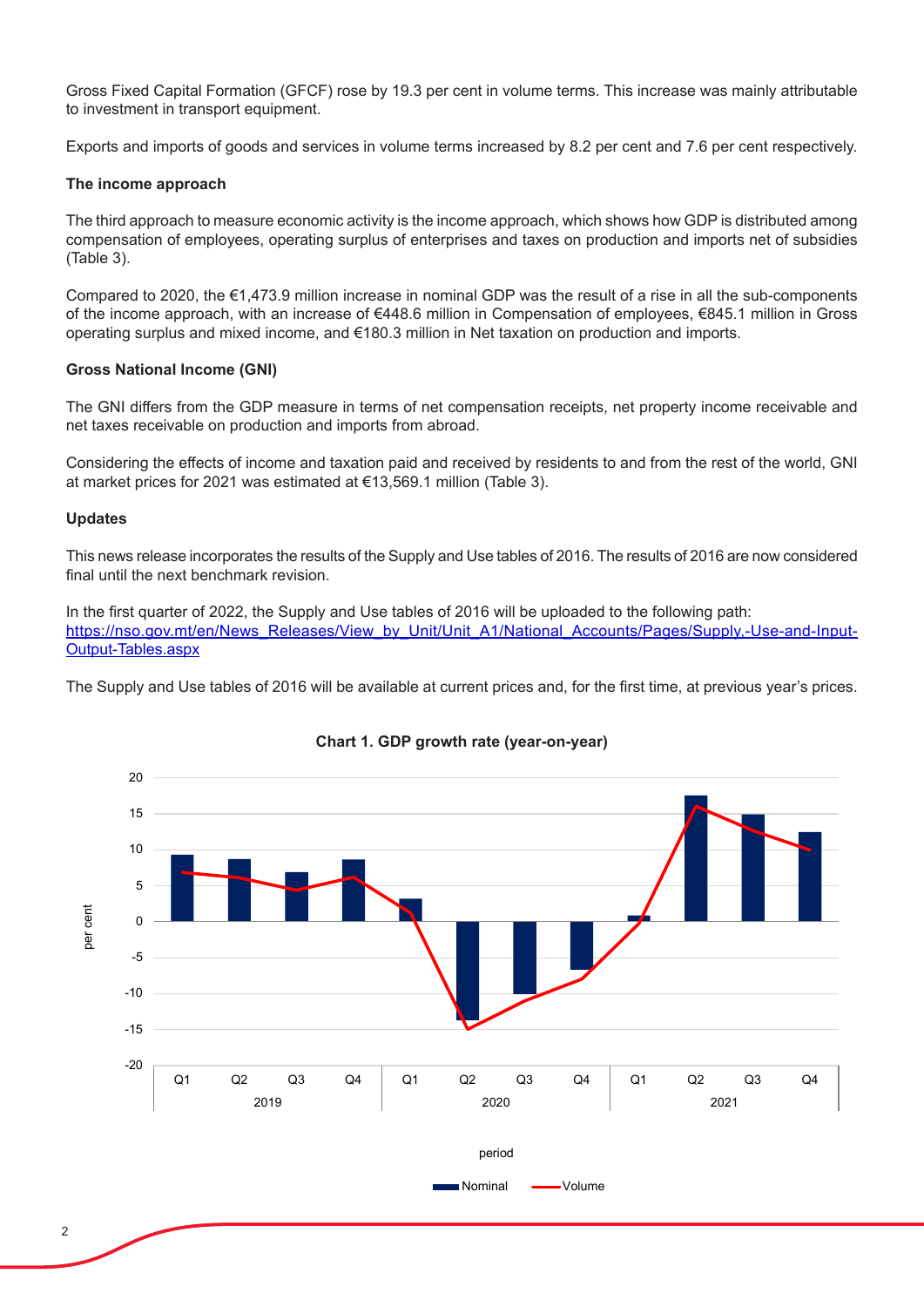|  |  | Table 1a. GDP identity from the production (output) side at market prices by period |
|--|--|-------------------------------------------------------------------------------------|
|  |  |                                                                                     |

|                |                                                                                                                                                   |                        |                        |            |            |            |            |            | € 000      |
|----------------|---------------------------------------------------------------------------------------------------------------------------------------------------|------------------------|------------------------|------------|------------|------------|------------|------------|------------|
|                |                                                                                                                                                   | <b>NACE</b><br>section | Computational<br>notes | 2016       | 2017       | 2018       | 2019       | 2020       | 2021       |
|                | <b>Gross Value Added</b>                                                                                                                          | <b>Total</b>           | $1=2+3+5++12$          | 9,355,729  | 10,647,035 | 11,488,062 | 12,546,097 | 11,846,388 | 13,202,781 |
|                | Agriculture, forestry and fishing                                                                                                                 | A                      | 2                      | 97,656     | 77,397     | 90,228     | 66,797     | 57,165     | 59,106     |
|                | Mining and quarrying; Manufacturing; Electricity, gas,<br>steam and air conditioning supply; Water supply;                                        | B to E                 | 3                      | 967,424    | 1,011,046  | 1,104,082  | 1,221,134  | 1,201,975  | 1,301,041  |
|                | sewerage, waste management and remediation<br>activities                                                                                          | of which: C            | 4                      | 757,944    | 827,337    | 915,579    | 994,914    | 977,677    | 1,043,426  |
|                | Construction                                                                                                                                      |                        | 5                      | 333,621    | 403,632    | 454,166    | 529,676    | 548,034    | 588,351    |
| industry       | Wholesale and retail trade; repair of motor vehicles and<br>motorcycles; Transportation and storage;<br>Accommodation and food service activities | G to I                 | 6                      | 1,903,528  | 2,199,875  | 2,358,753  | 2,520,426  | 1,653,862  | 2,061,083  |
|                | Information and communication                                                                                                                     |                        |                        | 679,016    | 789,901    | 924,427    | 1,063,228  | 1,166,835  | 1,351,658  |
| Value Added by | Financial and insurance activities                                                                                                                |                        | 8                      | 823,699    | 925,664    | 1,016,691  | 1,081,457  | 1,148,747  | 1,199,180  |
|                | Real estate activities                                                                                                                            |                        | 9                      | 583,690    | 653,617    | 705,199    | 758,514    | 754,563    | 813,108    |
| Gross          | Professional, scientific and technical activities;<br>Administrative and support service activities                                               | M to N                 | 10                     | 1,345,430  | 1,679,860  | 1,936,190  | 2,181,098  | 2,048,591  | 2,165,053  |
|                | Public administration and defence; compulsory social<br>security; Education; Human health and social work<br>activities                           | O to Q                 | 11                     | 1,626,662  | 1,760,863  | 1,904,855  | 2,107,431  | 2,167,217  | 2,401,217  |
|                | Arts, entertainment and recreation, Repair of household $R$ to U<br>goods and other services                                                      |                        | 12                     | 995,002    | 1,145,180  | 993,472    | 1,016,337  | 1,099,399  | 1,262,984  |
|                | <b>Taxes on products</b>                                                                                                                          |                        | 13                     | 1,222,715  | 1,365,728  | 1,538,580  | 1,568,392  | 1,346,044  | 1,517,468  |
|                | Subsidies on products                                                                                                                             |                        | 14                     | 37,314     | 58,086     | 69,519     | 72,259     | 132,564    | 186,432    |
|                | Taxes less subsidies on products                                                                                                                  |                        | $15 = 13 - 14$         | 1,185,402  | 1,307,641  | 1,469,061  | 1,496,133  | 1,213,480  | 1,331,035  |
|                | <b>Gross Domestic Product</b>                                                                                                                     | <b>Total</b>           | $16 = 1 + 15$          | 10,541,130 | 11,954,676 | 12,957,123 | 14,042,230 | 13,059,867 | 14,533,816 |
|                | Rate of growth $(\%)$ <sup>1</sup>                                                                                                                |                        |                        | 5.1%       | 13.4%      | 8.4%       | 8.4%       | $-7.0%$    | 11.3%      |
|                |                                                                                                                                                   |                        |                        |            |            |            |            |            |            |

Note: Totals may not add up due to rounding.<br><sup>1</sup> In year-on-year terms.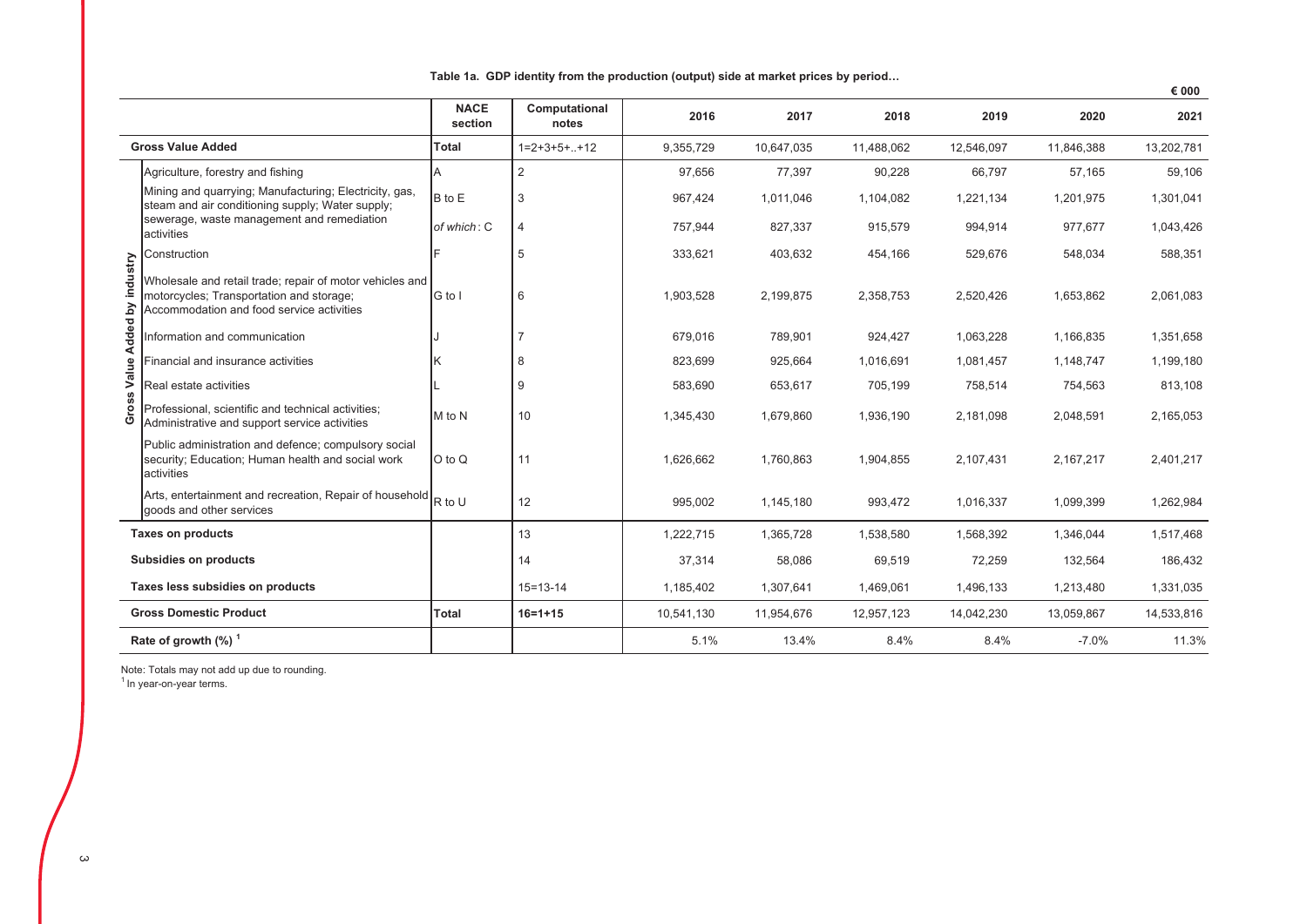#### ... Table 1a. GDP identity from the production (output) side at market prices by period

|          |                                                                                                                                                          |             |                 |                |           |           |                |           |           |           |                |                |           |           | € 000     |
|----------|----------------------------------------------------------------------------------------------------------------------------------------------------------|-------------|-----------------|----------------|-----------|-----------|----------------|-----------|-----------|-----------|----------------|----------------|-----------|-----------|-----------|
|          |                                                                                                                                                          | <b>NACE</b> | Computational   |                | 2019      |           |                |           | 2020      |           |                |                | 2021      |           |           |
|          |                                                                                                                                                          | section     | notes           | Q <sub>1</sub> | Q2        | Q3        | Q <sub>4</sub> | Q1        | Q2        | Q3        | Q <sub>4</sub> | Q <sub>1</sub> | Q2        | Q3        | Q4        |
|          | <b>Gross Value Added</b>                                                                                                                                 | Total       | $1=2+3+5++12$   | 2,912,008      | 3,145,922 | 3,283,621 | 3,204,546      | 3,065,522 | 2,752,247 | 3,025,586 | 3,003,033      | 3,086,500      | 3,230,426 | 3,448,856 | 3,436,999 |
|          | Agriculture, forestry and fishing                                                                                                                        |             |                 | 17.245         | 17,426    | 17,780    | 14,345         | 16,032    | 14,111    | 12,835    | 14,187         | 15,235         | 15.471    | 12.409    | 15,992    |
|          | Mining and quarrying; Manufacturing; Electricity, gas, steam<br>and air conditioning supply; Water supply; sewerage, waste                               | B to E      |                 | 264,935        | 314,757   | 307,168   | 334,274        | 291,523   | 274,503   | 308,076   | 327,872        | 294,070        | 333,507   | 330,160   | 343,304   |
|          | management and remediation activities                                                                                                                    | of which: C |                 | 215,058        | 259,004   | 240,538   | 280,314        | 239,829   | 226,005   | 239,242   | 272,602        | 235,124        | 269,501   | 261,085   | 277,716   |
|          | Construction                                                                                                                                             |             |                 | 122,140        | 130,033   | 134,261   | 143,242        | 136,427   | 135,495   | 137,318   | 138,793        | 142,211        | 143,264   | 150,311   | 152,565   |
| industry | Wholesale and retail trade; repair of motor vehicles and<br>motorcycles; Transportation and storage; Accommodation and G to I<br>food service activities |             | $6\overline{6}$ | 517.429        | 647,336   | 740,057   | 615,603        | 492.118   | 340,690   | 436,498   | 384,557        | 384.195        | 450.026   | 635,825   | 591,036   |
| Added by | nformation and communication                                                                                                                             |             |                 | 257,517        | 263,200   | 266,737   | 275,775        | 290,695   | 281,834   | 298,359   | 295,947        | 319,431        | 330,402   | 345,697   | 356,127   |
| Value    | inancial and insurance activities                                                                                                                        |             |                 | 271.038        | 274.886   | 269,667   | 265,866        | 289,319   | 278,675   | 288,761   | 291,991        | 295.694        | 306.731   | 297,376   | 299,379   |
| Gross    | Real estate activities                                                                                                                                   |             |                 | 182,177        | 184,886   | 191,087   | 200,364        | 192,326   | 172,694   | 195,673   | 193,870        | 198,853        | 192,775   | 211,585   | 209,895   |
|          | Professional, scientific and technical activities; Administrative<br>and support service activities                                                      | M to N      | 10              | 510,289        | 537,714   | 575,103   | 557,992        | 523,599   | 487,081   | 516,944   | 520,966        | 511,304        | 541,053   | 555,892   | 556,804   |
|          | Public administration and defence; compulsory social security; 0 to Q<br>Education: Human health and social work activities                              |             | 11              | 522,714        | 523,299   | 528,044   | 533,374        | 547,172   | 517,727   | 550,071   | 552,247        | 606,587        | 608.626   | 595,605   | 590,399   |
|          | Arts, entertainment and recreation, Repair of household goods R to U<br>and other services                                                               |             | 12              | 246,522        | 252,387   | 253,718   | 263,710        | 286,310   | 249,435   | 281,051   | 282,603        | 318,918        | 308,569   | 313,997   | 321,499   |
|          | <b>Taxes on products</b>                                                                                                                                 |             | 13              | 367,309        | 380,035   | 413,193   | 407,856        | 327,231   | 290,466   | 346,213   | 382,133        | 334,970        | 357.430   | 421,538   | 403,530   |
|          | Subsidies on products                                                                                                                                    |             | 14              | 15,387         | 20,228    | 19,666    | 16,978         | 24,138    | 16,671    | 63,360    | 28,395         | 23,292         | 30,834    | 66,969    | 65,337    |
|          | Taxes less subsidies on products                                                                                                                         |             | $15 = 13 - 14$  | 351,921        | 359,806   | 393,527   | 390,878        | 303,093   | 273,795   | 282,853   | 353,738        | 311,677        | 326,596   | 354,569   | 338,193   |
|          | <b>Gross Domestic Product</b>                                                                                                                            | Total       | $16 = 1 + 15$   | 3,263,929      | 3,505,728 | 3,677,149 | 3,595,424      | 3,368,615 | 3,026,042 | 3,308,439 | 3,356,771      | 3,398,177      | 3,557,022 | 3,803,425 | 3,775,192 |
|          | Rate of growth $(\%)$                                                                                                                                    |             |                 | 9.3%           | 8.7%      | 6.9%      | 8.7%           | 3.2%      | $-13.7%$  | $-10.0%$  | $-6.6%$        | 0.9%           | 17.5%     | 15.0%     | 12.5%     |

Note: Totals may not add up due to rounding. <sup>1</sup> In vear-on-vear terms.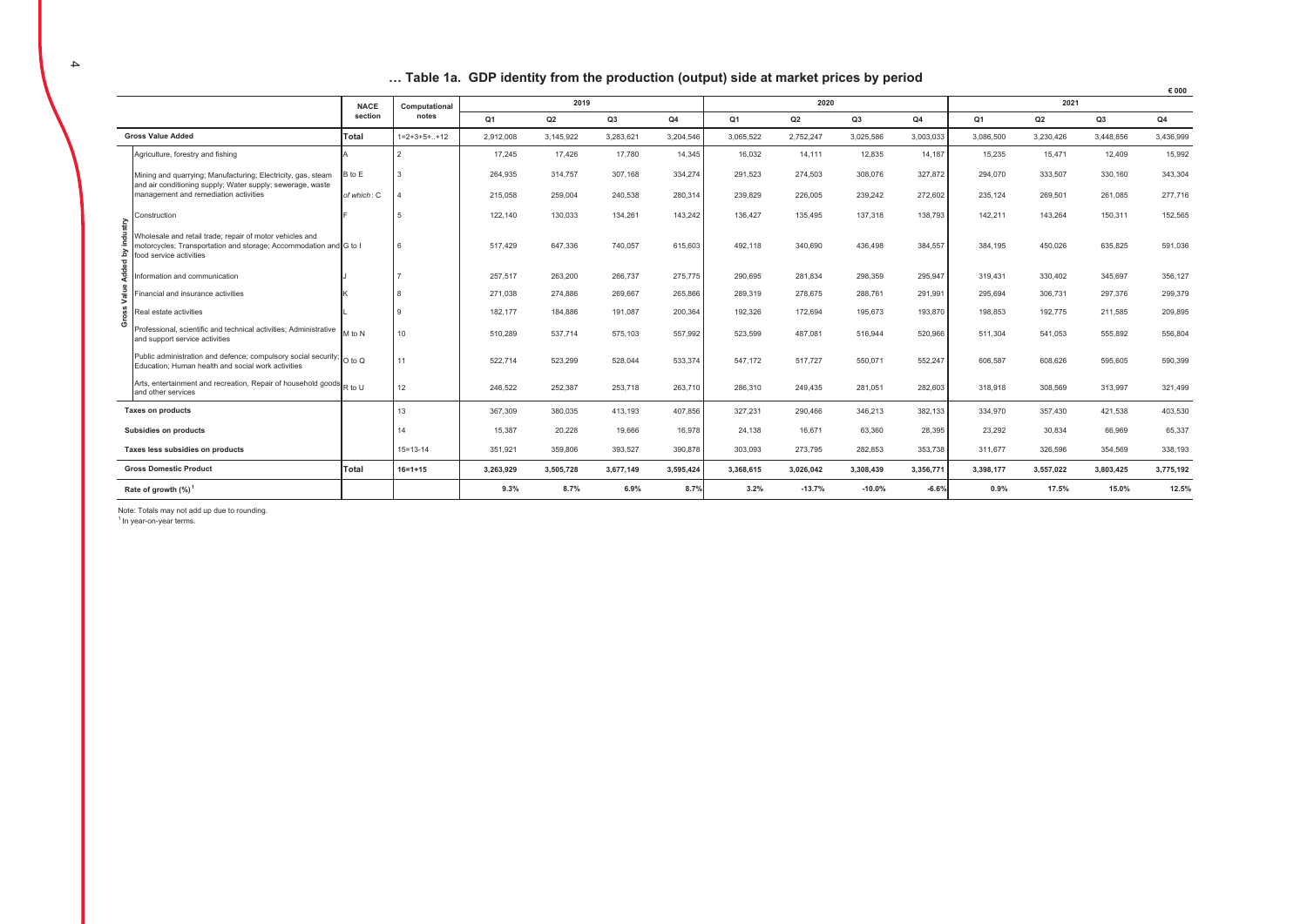|                               |                                                                                                                                                   |                        |            |            |            |            |            | € 000      |
|-------------------------------|---------------------------------------------------------------------------------------------------------------------------------------------------|------------------------|------------|------------|------------|------------|------------|------------|
|                               |                                                                                                                                                   | <b>NACE</b><br>section | 2016       | 2017       | 2018       | 2019       | 2020       | 2021       |
|                               | <b>Gross Value Added</b>                                                                                                                          | Total                  | 9,184,443  | 10,233,478 | 10,836,467 | 11,576,546 | 10,730,011 | 11,691,480 |
|                               | Agriculture, forestry and fishing                                                                                                                 | Α                      | 109,428    | 85,718     | 97,685     | 66,708     | 56,823     | 56,503     |
|                               | Mining and quarrying; Manufacturing; Electricity, gas, steam and B to E<br>air conditioning supply; Water supply; sewerage, waste                 |                        | 930,315    | 964,911    | 1,036,355  | 1,128,837  | 1,106,606  | 1,168,027  |
|                               | management and remediation activities                                                                                                             | of which: C            | 723,307    | 782,442    | 848,953    | 905,855    | 885,988    | 916,680    |
|                               | Construction                                                                                                                                      | Е                      | 322,972    | 385,527    | 427,810    | 489,566    | 499,181    | 528,084    |
| Gross Value Added by industry | Wholesale and retail trade; repair of motor vehicles and<br>motorcycles; Transportation and storage; Accommodation and<br>food service activities | G to I                 | 1,842,853  | 2,094,997  | 2,245,747  | 2,393,083  | 1,571,779  | 1,934,955  |
|                               | Information and communication                                                                                                                     |                        | 700,920    | 832,949    | 993,489    | 1,145,043  | 1,212,738  | 1,364,411  |
|                               | Financial and insurance activities                                                                                                                | Κ                      | 814,919    | 897,637    | 958,389    | 994,651    | 1,048,801  | 1,094,263  |
|                               | Real estate activities                                                                                                                            |                        | 544,800    | 601,372    | 633,040    | 648,922    | 621,354    | 673,103    |
|                               | Professional, scientific and technical activities; Administrative<br>and support service activities                                               | M to N                 | 1,327,734  | 1,622,560  | 1,831,018  | 1,992,433  | 1,836,542  | 1,910,659  |
|                               | Public administration and defence; compulsory social security;<br>Education; Human health and social work activities                              | O to Q                 | 1,580,056  | 1,656,693  | 1,719,467  | 1,840,543  | 1,841,662  | 1,947,090  |
|                               | Arts, entertainment and recreation, Repair of household goods<br>and other services                                                               | R to U                 | 1,010,445  | 1,090,614  | 907,073    | 900,096    | 945,245    | 1,044,918  |
|                               | <b>Taxes on products</b>                                                                                                                          |                        | 1,197,029  | 1,305,958  | 1,402,075  | 1,387,019  | 1,131,440  | 1,299,273  |
|                               | <b>Subsidies on products</b>                                                                                                                      |                        | 46,728     | 61,753     | 68,665     | 77,184     | 40,785     | 50,560     |
|                               | Taxes less subsidies on products                                                                                                                  |                        | 1,150,301  | 1,246,630  | 1,336,257  | 1,313,385  | 1,089,600  | 1,240,353  |
|                               | <b>Gross Domestic Product</b>                                                                                                                     | <b>Total</b>           | 10,334,744 | 11,479,746 | 12,172,458 | 12,885,902 | 11,810,084 | 12,921,831 |
|                               | Rate of growth $(\%)^2$                                                                                                                           |                        | 3.4%       | 11.1%      | 6.0%       | 5.9%       | $-8.3%$    | 9.4%       |

Table 1b. GDP identity from the production (output) side in chain-linked volumes by period (reference year 2015)<sup>1</sup><sup>---</sup>

<sup>1</sup> Users should note that chain-linking gives rise to components of GDP not adding up to the aggregate volume GDP series. This non-additivity, similar to that in other countries' national accounts, is due to mathematical reasons and reflects the fact that chain-linked volumes are calculated by separately extrapolating both totals and their sub-components.

 $2$  In year-on-year terms.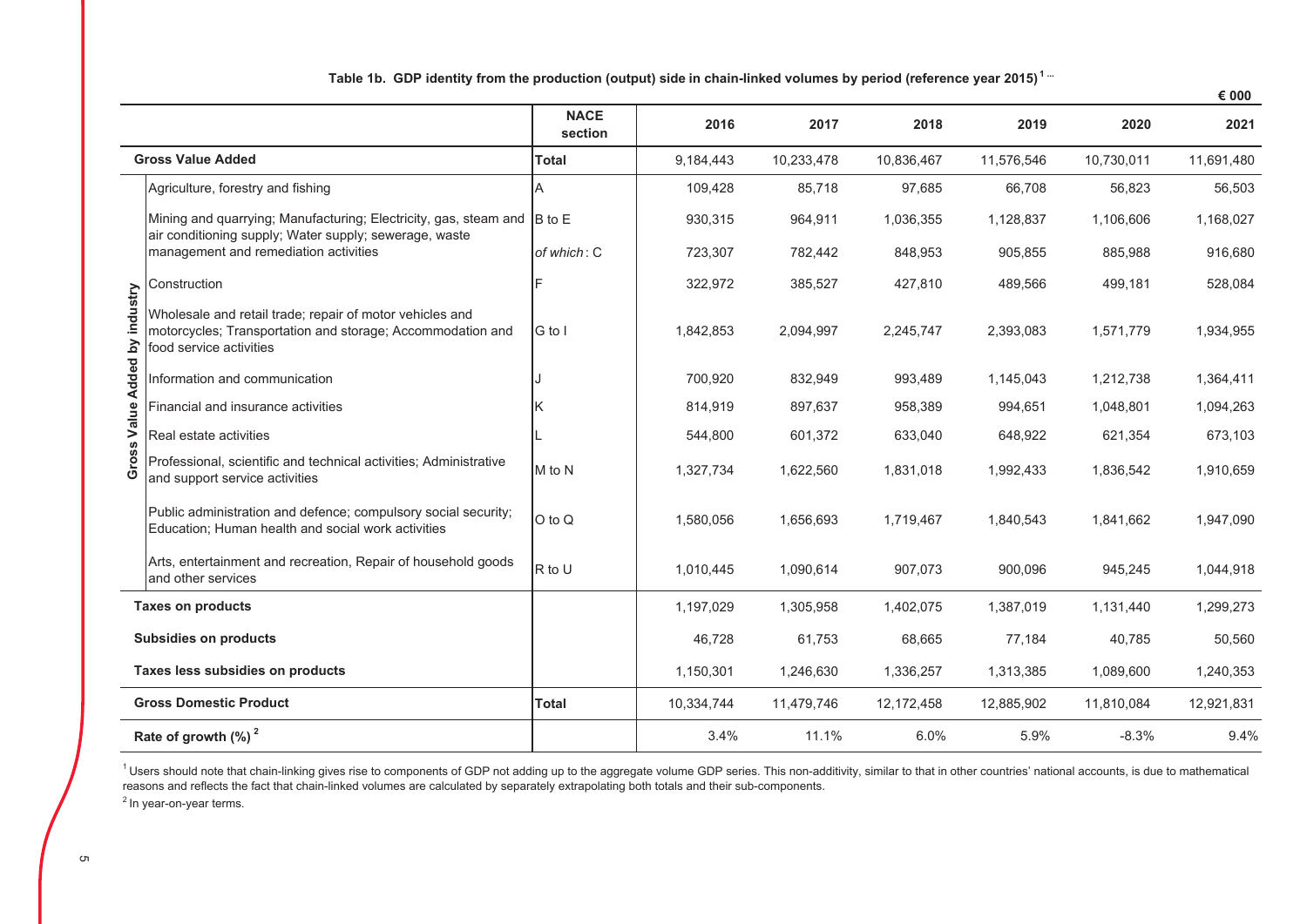|                   |                                                                                                                                                   |              |                |                |           |           |                |                |           |           |           |           |           | € 000     |
|-------------------|---------------------------------------------------------------------------------------------------------------------------------------------------|--------------|----------------|----------------|-----------|-----------|----------------|----------------|-----------|-----------|-----------|-----------|-----------|-----------|
|                   |                                                                                                                                                   | <b>NACE</b>  |                | 2019           |           |           |                | 2020           |           |           |           | 2021      |           |           |
|                   |                                                                                                                                                   | section      | Q <sub>1</sub> | Q <sub>2</sub> | Q3        | Q4        | Q <sub>1</sub> | Q <sub>2</sub> | Q3        | Q4        | Q1        | Q2        | Q3        | Q4        |
|                   | <b>Gross Value Added</b>                                                                                                                          | <b>Total</b> | 2,718,737      | 2,900,586      | 3,011,978 | 2,945,245 | 2,795,557      | 2,493,357      | 2,737,835 | 2,703,261 | 2,771,015 | 2,873,594 | 3,043,341 | 3,003,530 |
|                   | Agriculture, forestry and fishing                                                                                                                 |              | 16,691         | 17,484         | 18,456    | 14,077    | 14.886         | 14,622         | 13,042    | 14,273    | 15,431    | 15,352    | 11,508    | 14,211    |
|                   | Mining and quarrying; Manufacturing; Electricity, gas, steam<br>and air conditioning supply; Water supply; sewerage, waste                        | B to E       | 245,411        | 290,403        | 283,950   | 309,074   | 267,024        | 251,828        | 283,787   | 303,967   | 268,450   | 300,315   | 295,482   | 303,780   |
|                   | management and remediation activities                                                                                                             | of which: C  | 196,263        | 235,311        | 218,847   | 255,435   | 216.004        | 203,933        | 216,909   | 249,142   | 210,857   | 237.644   | 228,314   | 239,866   |
|                   | Construction                                                                                                                                      |              | 113,169        | 120,163        | 124,042   | 132,192   | 124,293        | 123,877        | 125,066   | 125,944   | 128,549   | 129,654   | 135,017   | 134,864   |
| Added by industry | Wholesale and retail trade; repair of motor vehicles and<br>motorcycles; Transportation and storage; Accommodation<br>and food service activities | G to I       | 510,908        | 608,703        | 683,844   | 589,628   | 480.284        | 319,480        | 410,536   | 361,480   | 372,011   | 425,428   | 583,128   | 554,387   |
|                   | nformation and communication                                                                                                                      |              | 281,293        | 284,292        | 284,942   | 294,515   | 302,750        | 293,400        | 311,579   | 305,009   | 325,155   | 335,907   | 346,399   | 356,950   |
| Value             | Financial and insurance activities                                                                                                                |              | 252,487        | 250.782        | 246,192   | 245,191   | 267.195        | 252,910        | 260.858   | 267,838   | 272,522   | 281,591   | 269.624   | 270,526   |
| Gross             | Real estate activities                                                                                                                            |              | 160,568        | 160.118        | 162,548   | 165,689   | 159.210        | 142,450        | 160.468   | 159,226   | 164,116   | 162,020   | 175.354   | 171,613   |
|                   | Professional, scientific and technical activities; Administrative<br>and support service activities                                               | M to N       | 469,647        | 492,185        | 527,433   | 503,169   | 471,655        | 436,095        | 465,735   | 463,057   | 456,712   | 478,390   | 493,410   | 482,148   |
|                   | Public administration and defence; compulsory social<br>security; Education; Human health and social work activities                              | O to Q       | 454,981        | 457,731        | 463,711   | 464,121   | 464.131        | 445,343        | 471,443   | 460,745   | 501,538   | 491,740   | 490,618   | 463,192   |
|                   | Arts, entertainment and recreation, Repair of household<br>goods and other services                                                               | R to U       | 218,648        | 224.692        | 223,494   | 233,261   | 248.091        | 215,544        | 238,446   | 243,164   | 265,984   | 258,174   | 254.808   | 265,953   |
|                   | <b>Taxes on products</b>                                                                                                                          |              | 329,912        | 336,630        | 355,756   | 364,721   | 284,246        | 255,316        | 255,465   | 336,413   | 305,395   | 319,870   | 331,135   | 342,872   |
|                   | Subsidies on products                                                                                                                             |              | 19,320         | 19,343         | 19,293    | 19,228    | 10.246         | 10,116         | 10,216    | 10,206    | 12,620    | 12,632    | 12,639    | 12,670    |
|                   | Taxes less subsidies on products                                                                                                                  |              | 311,512        | 318,197        | 337,333   | 346,342   | 273,735        | 245,124        | 245,190   | 325,551   | 289,399   | 304,827   | 316,839   | 329,287   |
|                   | <b>Gross Domestic Product</b>                                                                                                                     | Total        | 3,029,404      | 3,217,417      | 3,348,119 | 3,290,963 | 3,066,350      | 2,735,902      | 2,979,106 | 3,028,726 | 3,058,012 | 3,175,962 | 3.357.534 | 3,330,323 |
|                   | Rate of growth (%) <sup>2</sup>                                                                                                                   |              | 6.9%           | 6.1%           | 4.4%      | 6.2%      | 1.2%           | $-15.0%$       | $-11.0%$  | $-8.0%$   | $-0.3%$   | 16.1%     | 12.7%     | 10.0%     |

### ... Table 1b. GDP identity from the production (output) side in chain-linked volumes by period (reference year 2015)<sup>1</sup>

<sup>1</sup> Users should note that chain-linking gives rise to components of GDP not adding up to the aggregate volume GDP series. This non-additivity, similar to that in other countries' national accounts, is due to mathematical calculated by separately extrapolating both totals and their sub-components.

<sup>2</sup> In year-on-year terms.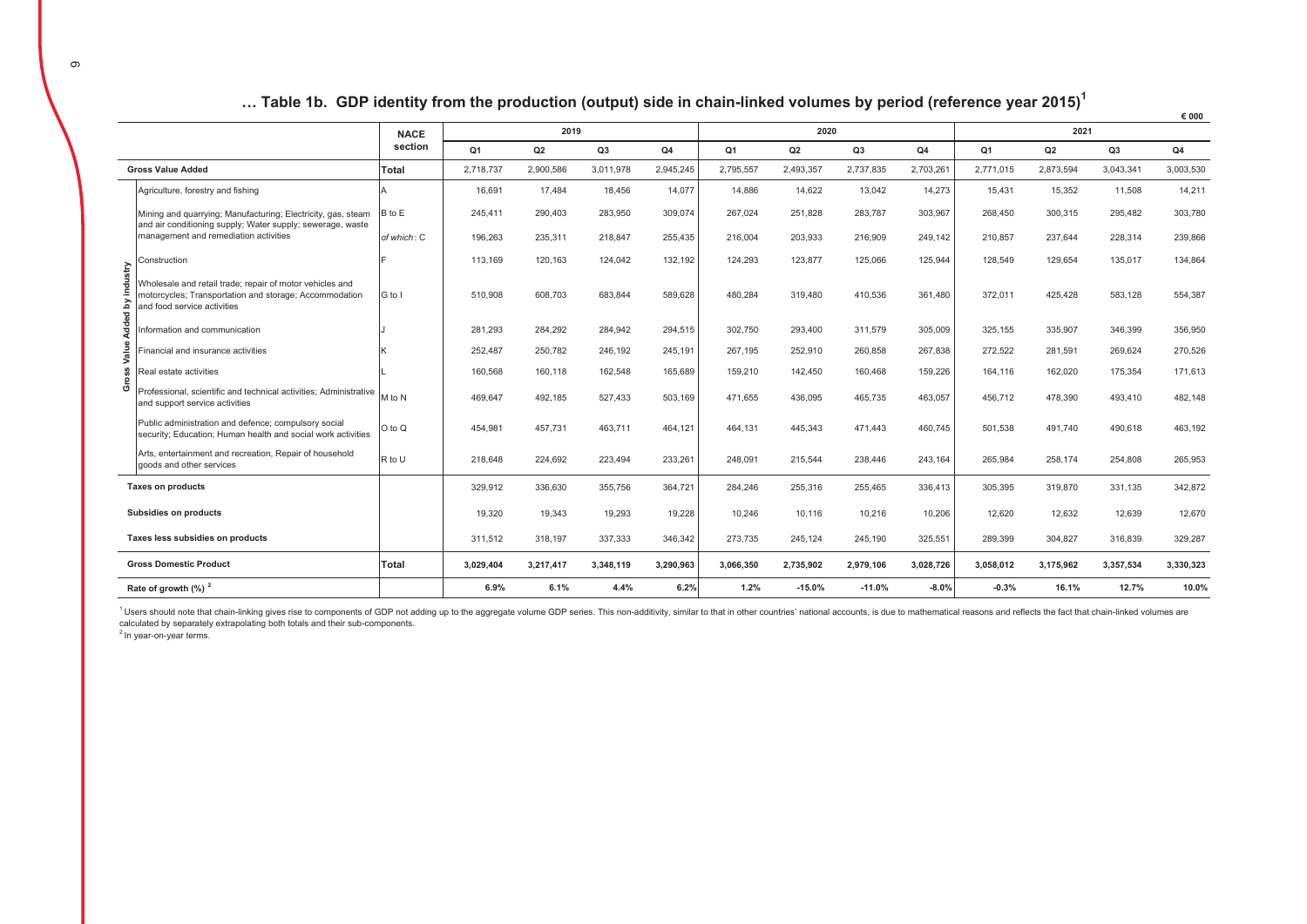|                                |                                              |                                                                       |                    |                        |            |            |            |            |            | € 000      |
|--------------------------------|----------------------------------------------|-----------------------------------------------------------------------|--------------------|------------------------|------------|------------|------------|------------|------------|------------|
|                                |                                              |                                                                       | <b>ESA</b><br>code | Computational<br>notes | 2016       | 2017       | 2018       | 2019       | 2020       | 2021       |
|                                | <b>Gross Domestic Product</b>                |                                                                       | B <sub>1</sub> GQ  | $1=2+20+29-30$         | 10,541,130 | 11,954,676 | 12,957,123 | 14,042,230 | 13,059,867 | 14,533,816 |
|                                |                                              | Total Final consumption expenditure                                   | P <sub>3</sub>     | $2=3+18+19$            | 6,762,557  | 7,179,592  | 7,978,623  | 8,696,052  | 8,537,981  | 9,208,731  |
|                                |                                              | of households (National concept)                                      | P31 S14            | $3=4+.15-16+17$        | 4,957,277  | 5,299,763  | 5,817,333  | 6,197,865  | 5,607,358  | 6,033,075  |
|                                |                                              | Food and non-alcoholic beverages                                      |                    | $\overline{4}$         | 827,100    | 849,894    | 886,864    | 914,473    | 879,304    | 915,954    |
|                                |                                              | Alcoholic beverages, tobacco                                          |                    | 5                      | 231,541    | 241,412    | 264,041    | 276,033    | 247,351    | 262,384    |
|                                |                                              | Clothing and footwear                                                 |                    | 6                      | 323,596    | 371,527    | 392,045    | 386,871    | 327,959    | 333,427    |
|                                |                                              | Housing, water, electricity, gas and other fuels                      |                    |                        | 746,885    | 836,714    | 850,414    | 909,925    | 983,675    | 995,691    |
| Final consumption expenditure  | Domestic concept by COICOP                   | Furnishings, household equipment and routine household<br>maintenance |                    | 8                      | 292,285    | 296,386    | 320,800    | 342,849    | 338,678    | 370,841    |
|                                |                                              | Health                                                                |                    | 9                      | 241,181    | 275,103    | 301,910    | 321,127    | 309,189    | 341,841    |
|                                |                                              | Transport                                                             |                    | 10                     | 698,247    | 739,993    | 793,769    | 832,045    | 628,021    | 684,757    |
|                                |                                              | Communication                                                         |                    | 11                     | 180,059    | 182,480    | 191,046    | 201,117    | 202,607    | 200,024    |
|                                |                                              | Recreation and culture                                                |                    | 12                     | 542,680    | 566,383    | 617,303    | 673,636    | 445,107    | 527,326    |
|                                |                                              | Education                                                             |                    | 13                     | 141,116    | 144,896    | 151,254    | 164,414    | 121,256    | 142,903    |
|                                |                                              | Restaurants and hotels                                                |                    | 14                     | 1,207,323  | 1,429,729  | 1,567,822  | 1,656,350  | 598,050    | 863,332    |
|                                |                                              | Miscellaneous goods and services                                      |                    | 15                     | 511,352    | 532,321    | 659,704    | 791,553    | 779,480    | 869,446    |
|                                |                                              | of non-resident households on the economic territory                  |                    | 16                     | 1,298,162  | 1,517,948  | 1,561,528  | 1,685,897  | 350,170    | 659,452    |
|                                |                                              | of resident households in the rest of the world                       |                    | 17                     | 312,075    | 350,875    | 381,890    | 413,370    | 96,850     | 184,600    |
|                                |                                              | of Non-Profit Institutions Serving Households                         | P31 S15            | 18                     | 136,524    | 141,166    | 154,441    | 168,514    | 175,142    | 183,984    |
|                                |                                              | of General Government                                                 | P3_S13             | 19                     | 1,668,756  | 1,738,663  | 2,006,848  | 2,329,673  | 2,755,481  | 2,991,671  |
|                                |                                              | <b>Total Gross Capital Formation</b>                                  | P <sub>5g</sub>    | $20=26+27+28$          | 2,451,292  | 2,547,203  | 2,719,465  | 2,983,409  | 2,871,367  | 3,377,760  |
|                                | Gross Fixed<br>Capital Formation<br>by asset | <b>Dwellings</b>                                                      |                    | 21                     | 375,689    | 514,503    | 627,840    | 640,231    | 512,442    | 531,842    |
|                                |                                              | Other buildings and structures                                        |                    | 22                     | 552,704    | 762,542    | 806,239    | 994,005    | 1,082,697  | 1,139,207  |
|                                |                                              | Machinery and equipment                                               |                    | 23                     | 1,163,769  | 835,772    | 784,045    | 799,916    | 631,376    | 1,056,362  |
|                                |                                              | Cultivated biological resources                                       |                    | 24                     | 2,252      | 2,020      | 2,818      | 2,110      | 1,970      | 2,610      |
|                                |                                              | Intellectual property products                                        |                    | 25                     | 296,637    | 348,821    | 403,978    | 443,044    | 457,575    | 509,927    |
| <b>Gross Capital Formation</b> |                                              | <b>Total Gross Fixed Capital Formation</b>                            | P51g               | $26 = 21 + 1. + 25$    | 2,391,050  | 2,463,658  | 2,624,921  | 2,879,306  | 2,686,060  | 3,239,948  |
|                                |                                              | Changes in inventories                                                | P <sub>52</sub>    | 27                     | 45,188     | 66,803     | 67,841     | 75,625     | 164,250    | 83,780     |
|                                |                                              | Acquisitions less disposals of valuables                              | P <sub>53</sub>    | 28                     | 15,054     | 16,742     | 26,704     | 28,478     | 21,056     | 54,032     |
|                                |                                              | <b>Exports of goods and services</b>                                  | P <sub>6</sub>     | 29                     | 16,634,045 | 18,477,294 | 18,812,697 | 20,512,776 | 19,489,868 | 21,573,128 |
|                                |                                              | Imports of goods and services                                         | <b>P7</b>          | 30                     | 15,306,764 | 16,249,413 | 16,553,661 | 18,150,006 | 17,839,348 | 19,625,802 |

Table 2a. GDP identity from the expenditure side at market prices by period...

Note: Totals may not add up due to rounding.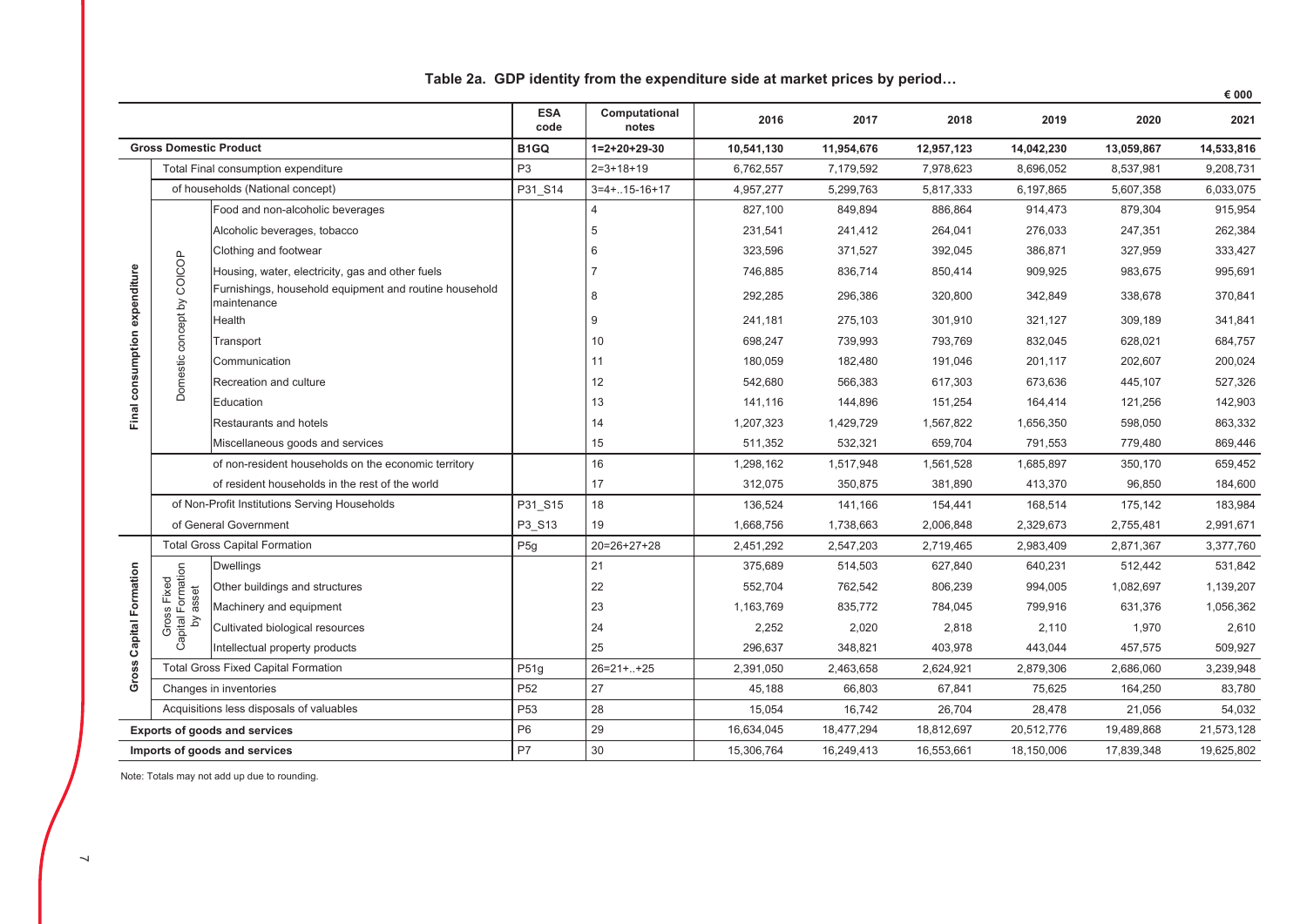#### ... Table 2a. GDP identity from the expenditure side at market prices by period

|                   |                              |                                                                       | <b>ESA</b>        | Computational       |                | 2019      |                |           |           | 2020           |                |           |                | 2021      |                |           |
|-------------------|------------------------------|-----------------------------------------------------------------------|-------------------|---------------------|----------------|-----------|----------------|-----------|-----------|----------------|----------------|-----------|----------------|-----------|----------------|-----------|
|                   |                              |                                                                       | code              | notes               | O <sub>1</sub> | Q2        | Q <sub>3</sub> | Q4        | Q1        | Q <sub>2</sub> | Q <sub>3</sub> | <b>Q4</b> | O <sub>1</sub> | Q2        | Q <sub>3</sub> | Q4        |
|                   |                              | <b>Gross Domestic Product</b>                                         | B <sub>1</sub> GQ | 1=2+20+29-30        | 3.263.929      | 3.505.728 | 3.677.149      | 3.595.424 | 3.368.615 | 3.026.042      | 3.308.439      | 3,356,77  | 3.398.177      | 3,557,022 | 3.803.425      | 3.775.192 |
|                   |                              | Total Final consumption expenditure                                   | P <sub>3</sub>    | $2=3+18+19$         | 2,085,053      | 2,125,719 | 2,252,618      | 2,232,662 | 2,088,482 | 1,972,551      | 2,207,231      | 2,269,717 | 2,170,579      | 2,187,071 | 2,407,151      | 2,443,929 |
|                   |                              | of households (National concept)                                      | P31 S14           | $3=4+.15-16+17$     | 1,467,564      | 1,504,687 | 1,658,145      | 1,567,470 | 1,431,449 | 1,225,934      | 1,480,291      | 1,469,684 | 1,364,571      | 1,429,800 | 1,612,454      | 1,626,250 |
|                   |                              | Food and non-alcoholic beverages                                      |                   |                     | 208,962        | 229,263   | 246,987        | 229,261   | 220,747   | 208,840        | 230,243        | 219,474   | 202,634        | 225,557   | 248,181        | 239,582   |
|                   |                              | Alcoholic beverages, tobacco                                          |                   |                     | 59,793         | 71,123    | 78,527         | 66,589    | 59,911    | 56,875         | 70,326         | 60,239    | 56,254         | 64,219    | 75,619         | 66,292    |
|                   |                              | Clothing and footwear                                                 |                   |                     | 94,827         | 90,770    | 98,112         | 103,163   | 88,186    | 56,147         | 81,523         | 102,104   | 76,304         | 82,856    | 72,651         | 101,616   |
|                   | COICOP                       | Housing, water, electricity, gas and other fuels                      |                   |                     | 217,760        | 220,352   | 237,877        | 233,935   | 240,773   | 245,395        | 254,856        | 242,651   | 243,686        | 239,913   | 259,339        | 252,753   |
| Expenditure       | Σ                            | Furnishings, household equipment and routine<br>household maintenance |                   |                     | 84,417         | 87,319    | 83,510         | 87,603    | 81,163    | 82,801         | 82,726         | 91,988    | 88,459         | 90,729    | 90,308         | 101,345   |
|                   | concept                      | <b>Health</b>                                                         |                   |                     | 87.486         | 74,108    | 76,864         | 82.670    | 82.465    | 62,315         | 76,450         | 87,958    | 82,557         | 79,556    | 86,635         | 93,093    |
|                   |                              | ransport                                                              |                   | 10                  | 177,221        | 213,682   | 234,092        | 207,050   | 172,146   | 122,168        | 170,559        | 163,147   | 145,139        | 158,605   | 193,876        | 187,136   |
| Final Consumption | Domestic                     | Communication                                                         |                   | 11                  | 46,410         | 48,905    | 51,558         | 54,244    | 49,212    | 47,974         | 50,637         | 54.784    | 49.205         | 48,865    | 48,975         | 52,979    |
|                   |                              | Recreation and culture                                                |                   | 12                  | 133,989        | 167,261   | 207,216        | 165,170   | 114,662   | 85,659         | 115,565        | 129,221   | 107,185        | 110,069   | 152,341        | 157,730   |
|                   |                              | Education                                                             |                   | 13                  | 37,193         | 43,072    | 52,438         | 31,712    | 35,607    | 17,162         | 38,263         | 30,224    | 35,383         | 31,071    | 43,676         | 32,773    |
|                   |                              | Restaurants and hotels                                                |                   | 14                  | 250,804        | 443,850   | 625,361        | 336,335   | 185,709   | 72,600         | 224,859        | 114,882   | 85,552         | 133,434   | 389,388        | 254,958   |
|                   |                              | Miscellaneous goods and services                                      |                   | 15                  | 195,604        | 198.712   | 192,832        | 204,405   | 205,983   | 175.193        | 193,993        | 204,311   | 204,551        | 212,058   | 221,990        | 230,847   |
|                   |                              | of non-resident households on the economic territory                  |                   | 16                  | 199,483        | 472,251   | 668,855        | 345,308   | 157,729   | 7,201          | 136,703        | 48,537    | 23,312         | 69,694    | 343,808        | 222,638   |
|                   |                              | of resident households in the rest of the world                       |                   | 17                  | 72.582         | 88.522    | 141.625        | 110.641   | 52.613    | $\overline{7}$ | 26.993         | 17.238    | 10.973         | 22.560    | 73.283         | 77,783    |
|                   |                              | of Non-Profit Institutions Serving Households                         | P31_S15           | 18                  | 41,678         | 42,165    | 42,293         | 42,377    | 43,686    | 43,325         | 43,613         | 44,518    | 45,680         | 45,344    | 46,338         | 46,622    |
|                   |                              | of General Government                                                 | P3 S13            | 19                  | 575,811        | 578.867   | 552.181        | 622.814   | 613.347   | 703.292        | 683.327        | 755.515   | 760.328        | 711.928   | 748.359        | 771,056   |
|                   |                              | <b>Total Gross Capital Formation</b>                                  | P <sub>5g</sub>   | $20=26+27+28$       | 770,355        | 722,711   | 701,326        | 789,017   | 744,568   | 747,452        | 699,842        | 679,505   | 699,414        | 875,276   | 897,046        | 906,024   |
|                   |                              | <b>Dwellings</b>                                                      |                   | 21                  | 160,334        | 155,658   | 159,415        | 164,824   | 149,596   | 136,229        | 121,697        | 104,920   | 122,895        | 133,281   | 140,010        | 135,655   |
| Formation         | Fixed<br>ormation            | Other buildings and structures                                        |                   | 22                  | 206.750        | 263.782   | 234.858        | 288,616   | 289.297   | 272.596        | 247.718        | 273.085   | 252.836        | 272.672   | 277.573        | 336,126   |
|                   | asset<br>Gross I<br>pital Fc | Machinery and equipment                                               |                   | 23                  | 270,525        | 167,914   | 169,989        | 191,488   | 159,494   | 153,171        | 158,140        | 160,571   | 159,355        | 313,337   | 317,572        | 266,098   |
| Capital           | 2                            | Cultivated biological resources                                       |                   | 24                  | 612            | 596       | 423            | 479       | 353       | 578            | 505            | 533       | 570            | 718       | 553            | 769       |
|                   |                              | ntellectual property products                                         |                   | 25                  | 109,574        | 109,217   | 111,129        | 113,124   | 111,945   | 111,751        | 118,568        | 115,311   | 119,792        | 125,067   | 131,410        | 133,658   |
| Gross             |                              | <b>Total Gross Fixed Capital Formation</b>                            | P51q              | $26 = 21 + 1. + 25$ | 747,796        | 697,167   | 675,813        | 758,531   | 710,686   | 674,325        | 646,628        | 654,421   | 655,448        | 845,075   | 867,118        | 872,307   |
|                   |                              | Changes in inventories                                                | P <sub>52</sub>   | 27                  | 17,522         | 18,921    | 19,813         | 19,369    | 28,867    | 67.417         | 49,040         | 18,926    | 19,688         | 20,281    | 21,991         | 21,820    |
|                   |                              | Acquisitions less disposals of valuables                              | P <sub>53</sub>   | 28                  | 5,037          | 6,623     | 5,701          | 11,117    | 5,014     | 5,710          | 4,174          | 6,158     | 24,277         | 9,920     | 7,937          | 11,898    |
|                   |                              | Exports of goods and services                                         | P <sub>6</sub>    | 29                  | 4,887,885      | 5,066,298 | 5,385,799      | 5,172,794 | 5,187,982 | 4,636,264      | 4,858,836      | 4,806,786 | 5,137,054      | 5,436,777 | 5,595,816      | 5,403,480 |
|                   |                              | Imports of goods and services                                         | <b>P7</b>         | 30                  | 4,479,364      | 4,408,998 | 4,662,594      | 4,599,049 | 4,652,417 | 4,330,224      | 4,457,469      | 4,399,238 | 4,608,870      | 4,942,102 | 5,096,588      | 4,978,241 |

Note: Totals may not add up due to rounding.

 $\epsilon$  000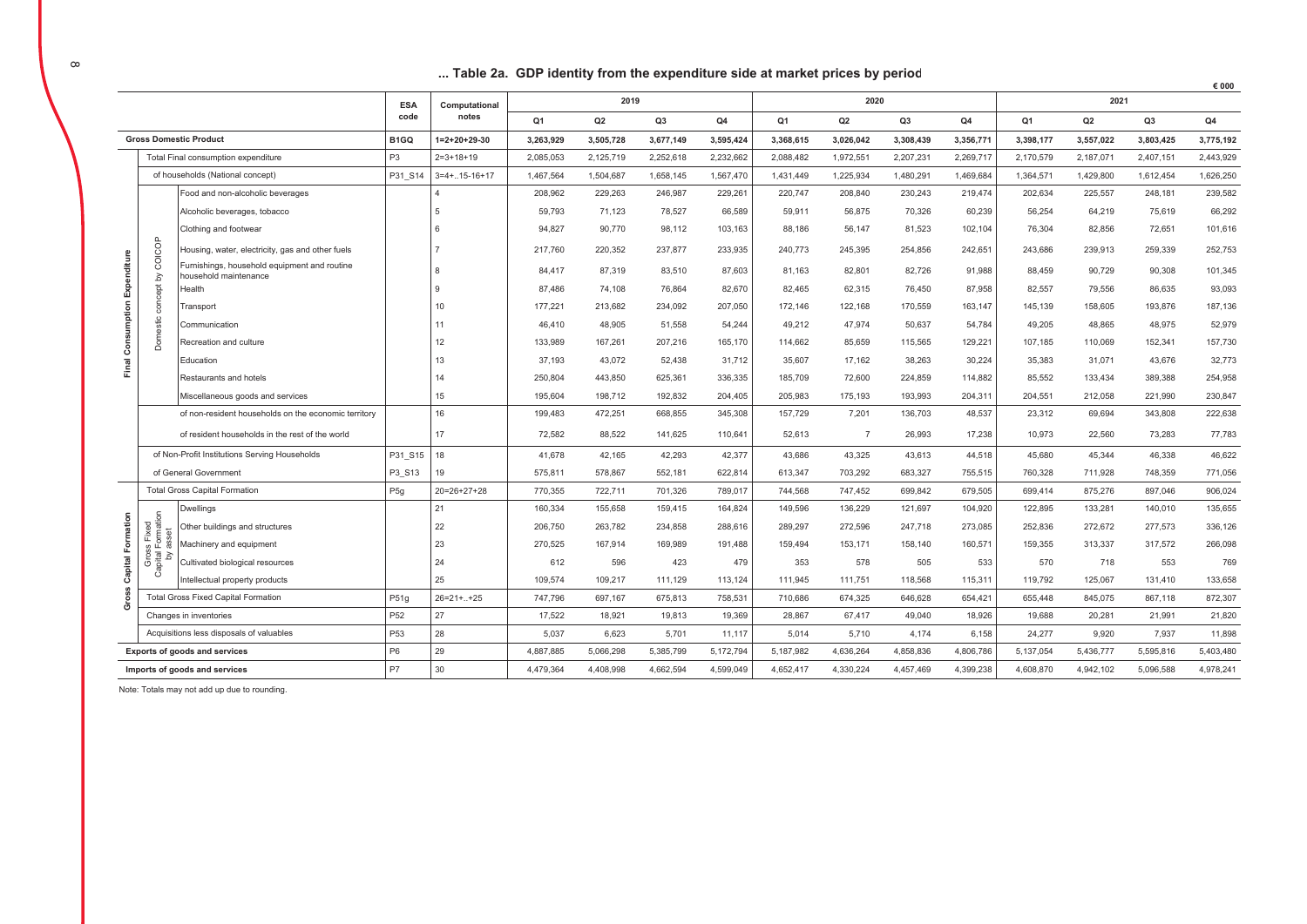|                                |                                                                       |                                                                       |                    |            |            |            |            |            | € 000      |
|--------------------------------|-----------------------------------------------------------------------|-----------------------------------------------------------------------|--------------------|------------|------------|------------|------------|------------|------------|
|                                |                                                                       |                                                                       | <b>ESA</b><br>code | 2016       | 2017       | 2018       | 2019       | 2020       | 2021       |
|                                |                                                                       | <b>Gross Domestic Product</b>                                         | B <sub>1</sub> GQ  | 10,334,744 | 11,479,746 | 12,172,458 | 12,885,902 | 11,810,084 | 12,921,831 |
|                                |                                                                       | Total Final consumption expenditure                                   | P <sub>3</sub>     | 6,690,374  | 7,015,559  | 7,696,974  | 8,217,212  | 7,950,294  | 8,441,007  |
|                                |                                                                       | of households (National concept)                                      | P31 S14            | 4,910,113  | 5,201,306  | 5,667,973  | 5,927,967  | 5,302,232  | 5,638,437  |
|                                |                                                                       | Food and non-alcoholic beverages                                      |                    | 811,644    | 813,657    | 830,703    | 832,234    | 781,215    | 795,700    |
|                                |                                                                       | Alcoholic beverages, tobacco                                          |                    | 221,400    | 225,112    | 243,559    | 253,914    | 227,197    | 240,372    |
|                                |                                                                       | Clothing and footwear                                                 |                    | 327,891    | 384,695    | 415,410    | 414,064    | 355,120    | 353,343    |
|                                |                                                                       | Housing, water, electricity, gas and other fuels                      |                    | 720,088    | 803,036    | 804,879    | 833,493    | 875,176    | 895,670    |
|                                | Domestic concept by COICOP                                            | Furnishings, household equipment and routine household<br>maintenance |                    | 285,816    | 283,670    | 302,356    | 323,862    | 321,246    | 348,583    |
|                                |                                                                       | Health                                                                |                    | 236,916    | 265,323    | 288,111    | 301,350    | 284,098    | 309,162    |
|                                |                                                                       | Transport                                                             |                    | 704,910    | 740,243    | 788,079    | 813,593    | 615,666    | 665,238    |
|                                |                                                                       | Communication                                                         |                    | 182,249    | 186,845    | 196,771    | 206,943    | 209,268    | 209,675    |
| Final Consumption Expenditure  |                                                                       | Recreation and culture                                                |                    | 560,210    | 586,166    | 644,622    | 691,294    | 454,024    | 526,845    |
|                                |                                                                       | Education                                                             |                    | 134,079    | 131,376    | 138,777    | 156,060    | 118,551    | 127,451    |
|                                |                                                                       | Restaurants and hotels                                                |                    | 1,183,679  | 1,388,823  | 1,524,576  | 1,567,052  | 561,857    | 786,091    |
|                                |                                                                       | Miscellaneous goods and services                                      |                    | 505,971    | 522,651    | 639,231    | 753,913    | 732,665    | 808,029    |
|                                |                                                                       | of non-resident households on the economic territory                  |                    | 1,284,546  | 1,489,307  | 1,533,798  | 1,627,801  | 339,990    | 618,091    |
|                                |                                                                       | of resident households in the rest of the world                       |                    | 319,807    | 358,984    | 387,505    | 410,736    | 96,247     | 179,255    |
|                                |                                                                       | of Non-Profit Institutions Serving Households                         | P31_S15            | 135,955    | 137,202    | 145,808    | 154,822    | 157,391    | 161,077    |
|                                |                                                                       | of General Government                                                 | P3 S13             | 1,644,306  | 1,677,266  | 1,882,737  | 2,129,362  | 2,466,595  | 2,616,384  |
|                                |                                                                       | <b>Total Gross Capital Formation</b>                                  | P <sub>5g</sub>    | 2,418,146  | 2,489,100  | 2,632,244  | 2,853,059  | 2,717,807  | 3,160,847  |
| <b>Gross Capital Formation</b> | Gross Fixed<br>Capital Formation<br>by asset                          | <b>Dwellings</b>                                                      |                    | 368,690    | 502,815    | 604,662    | 605,503    | 476,596    | 486,591    |
|                                |                                                                       | Other buildings and structures                                        |                    | 539,114    | 732,351    | 764,726    | 932,662    | 1,002,691  | 1,048,165  |
|                                |                                                                       | Machinery and equipment                                               |                    | 1,152,728  | 819,679    | 763,461    | 769,804    | 604,246    | 994,333    |
|                                |                                                                       | Cultivated biological resources                                       |                    | 2,229      | 1,969      | 2,706      | 2,000      | 1,843      | 2,431      |
|                                |                                                                       | Intellectual property products                                        |                    | 294,752    | 344,607    | 399,180    | 436,042    | 449,895    | 498,459    |
|                                |                                                                       | <b>Total Gross Fixed Capital Formation</b>                            | P51g               | 2,357,514  | 2,405,284  | 2,538,648  | 2,752,392  | 2,542,291  | 3,032,065  |
|                                |                                                                       |                                                                       | P <sub>6</sub>     | 16,542,377 | 17,988,178 | 17,900,880 | 19,147,721 | 18,071,580 | 19,549,100 |
|                                | <b>Exports of goods and services</b><br>Imports of goods and services |                                                                       | P7                 | 15,316,153 | 16,003,140 | 16,035,433 | 17,312,485 | 16,926,740 | 18,216,351 |

# Table 2b. GDP identity from the expenditure side in chain-linked volumes by period (reference year 2015)<sup>1</sup>...

<sup>1</sup> Users should note that chain-linking gives rise to components of GDP not adding up to the aggregate volume GDP series. This non-additivity, similar to that in other countries' national accounts, is due to mathematical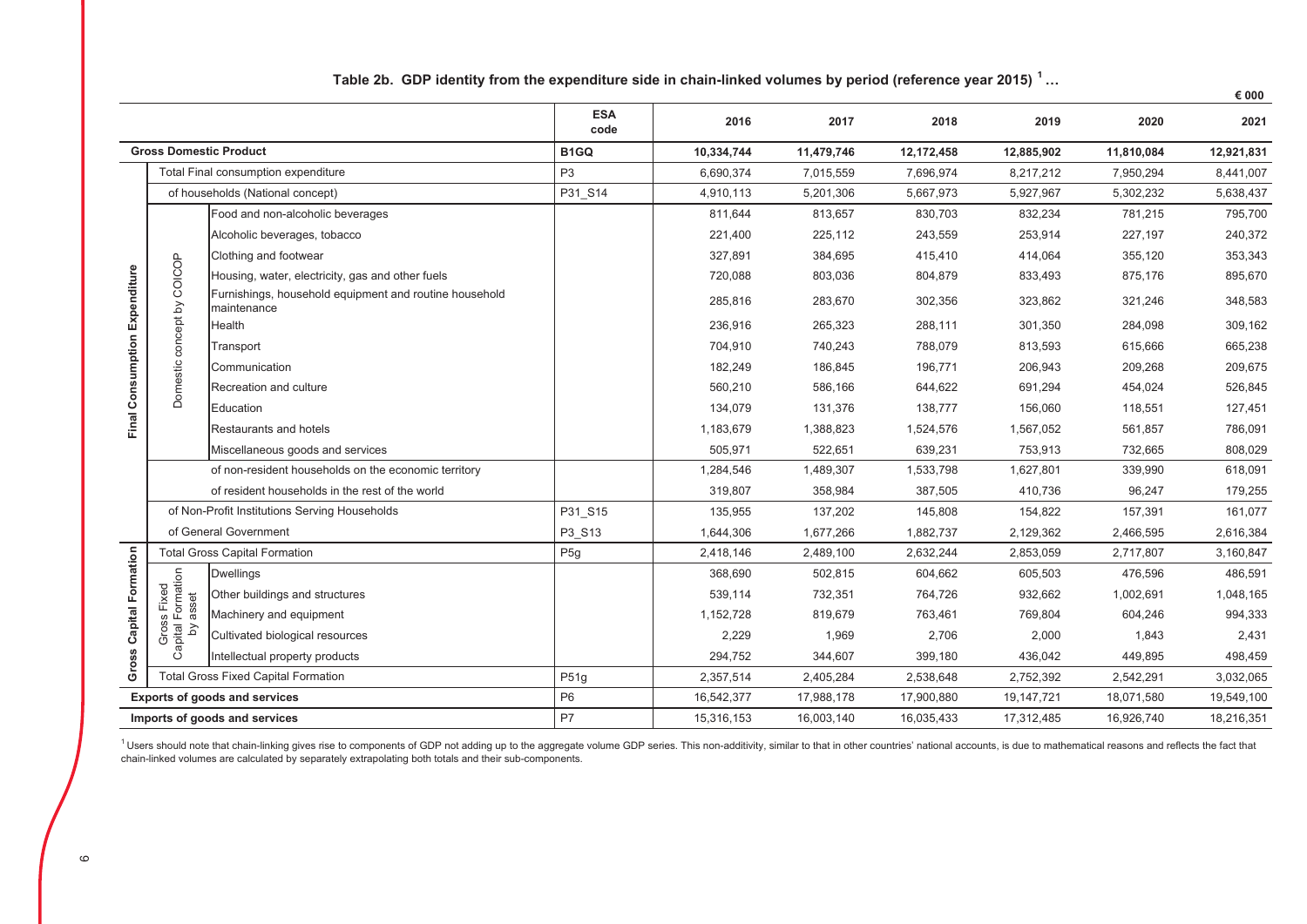|                               |                                             |                                                        |                   |                |           |                |           |           |                |           |                |                |           |           | € 000     |
|-------------------------------|---------------------------------------------|--------------------------------------------------------|-------------------|----------------|-----------|----------------|-----------|-----------|----------------|-----------|----------------|----------------|-----------|-----------|-----------|
|                               |                                             |                                                        | <b>ESA</b>        |                | 2019      |                |           |           | 2020           |           |                |                | 2021      |           |           |
|                               |                                             |                                                        | code              | O <sub>1</sub> | Q2        | Q <sub>3</sub> | Q4        | Q1        | Q2             | Q3        | Q <sub>4</sub> | Q <sub>1</sub> | Q2        | Q3        | Q4        |
|                               | <b>Gross Domestic Product</b>               |                                                        | B <sub>1</sub> GO | 3,029,404      | 3,217,417 | 3,348,119      | 3,290,963 | 3,066,350 | 2,735,902      | 2,979,106 | 3,028,726      | 3,058,012      | 3,175,962 | 3,357,534 | 3,330,323 |
|                               |                                             | Total Final consumption expenditure                    | P <sub>3</sub>    | 1.995.119      | 2,008,628 | 2,122,461      | 2.091.005 | 1.955.393 | 1,831,242      | 2.055.098 | 2,108,561      | 2.015.470      | 2.007.609 | 2,197,882 | 2.220.046 |
|                               |                                             | of households (National concept)                       | P31 S14           | 1,425,652      | 1,440,396 | 1,580,408      | 1,481,512 | 1,364,864 | 1,155,293      | 1,399,223 | 1,382,851      | 1,296,605      | 1,340,944 | 1,501,383 | 1,499,505 |
|                               |                                             | Food and non-alcoholic beverages                       |                   | 190,311        | 209,708   | 225,338        | 206,877   | 196,985   | 185,403        | 205,133   | 193,693        | 179,910        | 197,562   | 214,500   | 203,728   |
|                               |                                             | Alcoholic beverages, tobacco                           |                   | 55,057         | 65,365    | 72,212         | 61,280    | 55,102    | 52,219         | 64,527    | 55,349         | 51,557         | 58.782    | 69,220    | 60,813    |
|                               |                                             | Clothing and footwear                                  |                   | 108,772        | 90,614    | 112,721        | 101,958   | 103,262   | 56,976         | 90,718    | 104,165        | 89,175         | 82,790    | 79,334    | 102,044   |
|                               | coicop                                      | Housing, water, electricity, gas and other fuels       |                   | 202,996        | 203,410   | 217,606        | 209,481   | 214,314   | 218,585        | 226,197   | 216,080        | 217,459        | 219,031   | 233,926   | 225,255   |
|                               |                                             | Furnishings, household equipment and routine household |                   | 79.762         | 82,407    | 78,956         | 82,738    | 77.114    | 78.261         | 78,365    | 87,506         | 83,802         | 85,339    | 84,810    | 94,631    |
|                               | $\gtrsim$                                   | maintenance<br>Health                                  |                   | 82,951         | 69,750    | 71,908         | 76,740    | 76,224    | 57,470         | 70,064    | 80,341         | 75,234         | 72,383    | 78,055    | 83,490    |
|                               | concept                                     | Transport                                              |                   | 177.801        | 212.707   | 220.572        | 202.512   | 169.192   | 118.339        | 167.037   | 161,099        | 143.636        | 155.555   | 185.225   | 180,822   |
|                               |                                             | Communication                                          |                   | 47,757         | 50,102    | 53,102         | 55,982    | 50,725    | 49,417         | 52,143    | 56,983         | 51,081         | 51,006    | 51,391    | 56,198    |
|                               | Domestic                                    | Recreation and culture                                 |                   | 139,383        | 171,898   | 210,816        | 169,197   | 118,090   | 87,476         | 116,744   | 131,715        | 110,049        | 110,844   | 151,366   | 154,585   |
| Final Consumption Expenditure |                                             | Education                                              |                   | 35,496         | 41,299    | 49,868         | 29,397    | 33.146    | 19,343         | 39,429    | 26,633         | 31.451         | 27,973    | 39,980    | 28,047    |
|                               |                                             | Restaurants and hotels                                 |                   | 245,562        | 421,265   | 568,614        | 331,612   | 179.743   | 67.918         | 204,442   | 109,754        | 81,211         | 122,877   | 341,455   | 240,548   |
|                               |                                             | Miscellaneous goods and services                       |                   | 189,060        | 189,223   | 182.235        | 193.395   | 196.170   | 164.010        | 180.649   | 191,836        | 193.541        | 197.029   | 204,925   | 212,535   |
|                               |                                             | of non-resident households on the economic territory   |                   | 201.719        | 456.997   | 622,682        | 346,403   | 157.442   | 6.969          | 127,297   | 48,283         | 23.095         | 65.976    | 311,340   | 217,679   |
|                               |                                             | of resident households in the rest of the world        |                   | 72,834         | 88,172    | 140,990        | 108,740   | 51,805    | $\overline{7}$ | 27,162    | 17,273         | 10,929         | 22,420    | 71,201    | 74,705    |
|                               |                                             | of Non-Profit Institutions Serving Households          | P31 S15           | 38,430         | 38,628    | 38,891         | 38,873    | 39,151    | 38,897         | 39,297    | 40,046         | 40.147         | 39,634    | 40,518    | 40,778    |
|                               |                                             | of General Government                                  | P3 S13            | 529,307        | 528,050   | 503,676        | 568,328   | 548,154   | 628,591        | 611,618   | 678,231        | 670,079        | 621,059   | 651,210   | 674,036   |
|                               |                                             | <b>Total Gross Capital Formation</b>                   | P <sub>5g</sub>   | 738,820        | 691,577   | 669,799        | 752,864   | 705,005   | 708,883        | 662,142   | 641,776        | 660,048        | 824,445   | 840,229   | 836,125   |
| Formation                     |                                             | <b>Dwellings</b>                                       |                   | 151,693        | 148,679   | 149,827        | 155,304   | 138,906   | 127,117        | 113,052   | 97,521         | 113,329        | 122,254   | 127,595   | 123,413   |
|                               |                                             | Other buildings and structures                         |                   | 194.996        | 246.269   | 220.879        | 270.519   | 268.032   | 254.023        | 229.446   | 251.190        | 233.492        | 254.081   | 257.793   | 302.799   |
| Capital                       | Gross Fixed<br>apital Formation<br>by asset | Machinery and equipment                                |                   | 260,791        | 161,764   | 163,555        | 183,694   | 152,577   | 146,294        | 151,493   | 153,882        | 152,232        | 296,510   | 297,820   | 247,770   |
|                               |                                             | Cultivated biological resources                        |                   | 602            | 556       | 387            | 456       | 343       | 534            | 460       | 507            | 553            | 662       | 501       | 715       |
| Gross                         | ී                                           | Intellectual property products                         |                   | 108.169        | 107.462   | 108.997        | 111.414   | 110.474   | 109.720        | 116,192   | 113,509        | 118.161        | 122.742   | 128.728   | 128,829   |
|                               |                                             | <b>Total Gross Fixed Capital Formation</b>             | P51g              | 716,653        | 666,812   | 645.188        | 723,740   | 672,672   | 639,703        | 611,822   | 618,093        | 618,816        | 796,149   | 812,272   | 804,828   |
|                               |                                             | Exports of goods and services                          | P <sub>6</sub>    | 4,623,570      | 4,733,822 | 4,977,843      | 4,812,485 | 4,819,748 | 4,298,979      | 4,484,199 | 4,468,654      | 4,707,229      | 4,923,620 | 5,021,477 | 4,896,774 |
|                               |                                             | Imports of goods and services                          |                   | 4,326,014      | 4,210,670 | 4,416,830      | 4,358,971 | 4,414,820 | 4,104,698      | 4,220,516 | 4,186,706      | 4,323,720      | 4,578,186 | 4,697,516 | 4,616,929 |

<sup>1</sup> Users should note that chain-linking gives rise to components of GDP not adding up to the aggregate volume GDP series. This non-additivity, similar to that in other countries' national accounts, is due to mathematical components.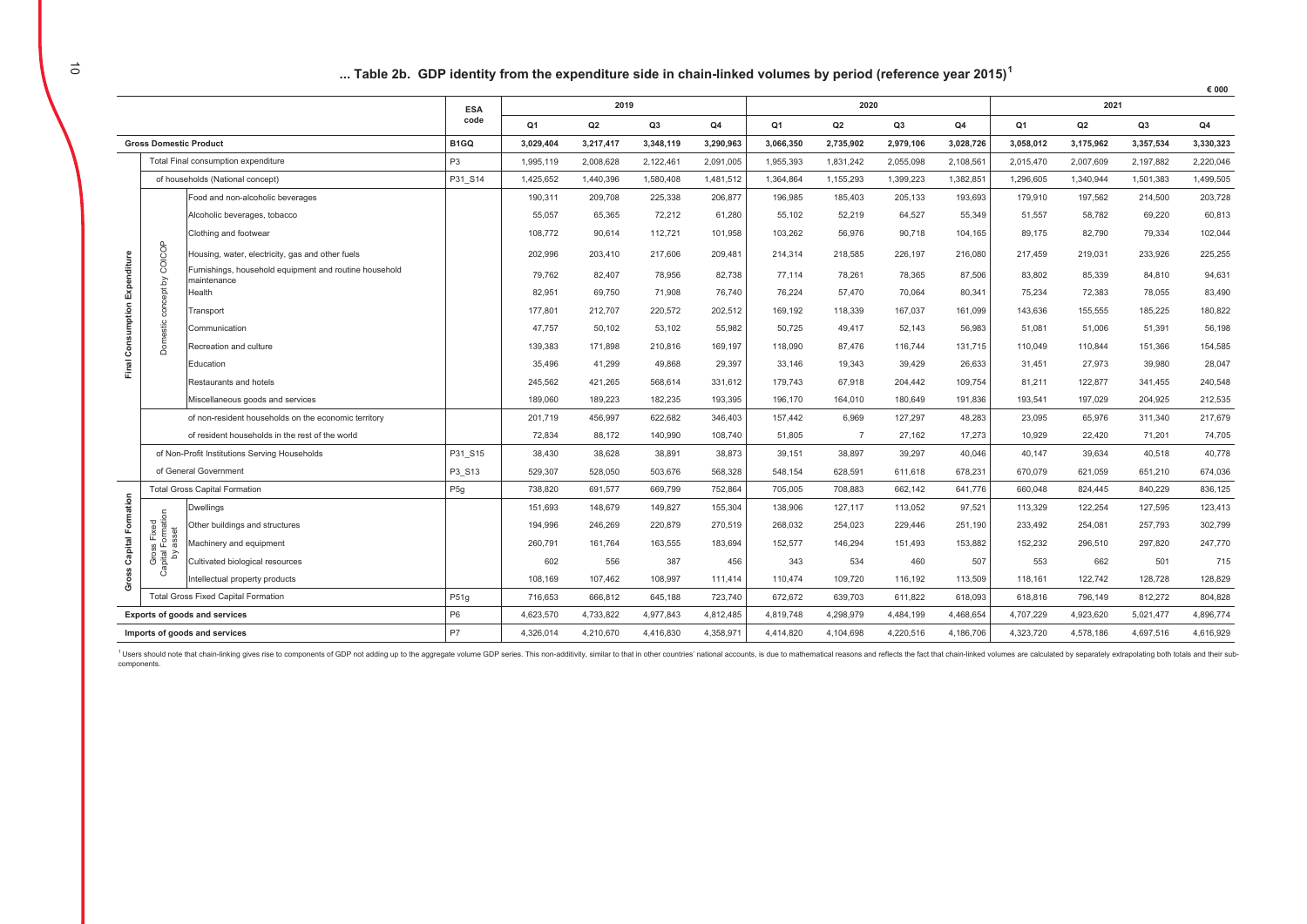#### Table 3. GDP identity from the income side by period...

 $\epsilon$  000

|              |                                                                                                                                                          | <b>NACE</b><br>section | Computational<br>notes | 2016       | 2017       | 2018       | 2019       | 2020       | 2021       |
|--------------|----------------------------------------------------------------------------------------------------------------------------------------------------------|------------------------|------------------------|------------|------------|------------|------------|------------|------------|
|              | <b>Gross Domestic Product</b>                                                                                                                            | <b>Total</b>           | $1=2+26+29$            | 10,541,130 | 11,954,676 | 12,957,123 | 14,042,230 | 13,059,867 | 14,533,816 |
|              | <b>Total compensation of employees</b>                                                                                                                   | <b>Total</b>           | $2=3+4+6++13$          | 4,498,488  | 4,984,293  | 5,464,320  | 5,980,615  | 6,084,910  | 6,533,462  |
|              | Agriculture, forestry and fishing                                                                                                                        |                        | 3                      | 13,654     | 16,100     | 18,799     | 19,499     | 19,987     | 21,345     |
|              | Mining and quarrying; Manufacturing; Electricity, gas, steam and air B to E<br>conditioning supply; Water supply; sewerage, waste management             |                        |                        | 474,315    | 500,527    | 529,569    | 545,679    | 536,247    | 572,066    |
|              | and remediation activities                                                                                                                               | of which: C            | 5                      | 437,317    | 456,235    | 480,979    | 493,021    | 478,955    | 508,974    |
| by industry  | Construction                                                                                                                                             |                        | ĥ                      | 151,463    | 152,258    | 161,619    | 190,945    | 219,738    | 242,415    |
| employees    | Wholesale and retail trade; repair of motor vehicles and<br>motorcycles; Transportation and storage; Accommodation and food G to I<br>service activities |                        |                        | 939,892    | 1,000,524  | 1,065,081  | 1,104,469  | 1,032,145  | 1,075,318  |
|              | Information and communication                                                                                                                            |                        | 8                      | 244,099    | 278,565    | 301,849    | 327,215    | 321,047    | 349,336    |
| ৳            | Financial and insurance activities                                                                                                                       |                        | 9                      | 414,712    | 446,294    | 482,892    | 538,796    | 557,666    | 591,217    |
|              | Real estate activities                                                                                                                                   |                        | 10                     | 21,310     | 25,264     | 28,136     | 33,747     | 34,988     | 39,941     |
| Compensation | Professional, scientific and technical activities; Administrative and<br>support service activities                                                      | M to N                 | 11                     | 619,219    | 710,251    | 822,033    | 963,522    | 957,714    | 1,023,844  |
|              | Public administration and defence; compulsory social security;<br>Education; Human health and social work activities                                     | O to Q                 | 12                     | 1,325,370  | 1,442,746  | 1,561,373  | 1,705,831  | 1,808,786  | 1,980,945  |
|              | Arts, entertainment and recreation, Repair of household goods and<br>other services                                                                      | R to U                 | 13                     | 294,454    | 411,763    | 492,969    | 550,912    | 596,594    | 637,035    |
|              | Gross operating surplus and mixed income                                                                                                                 |                        | 26                     | 4,895,078  | 5,692,593  | 6,101,606  | 6,638,966  | 6,256,276  | 7,101,363  |
|              | Taxes on production and imports                                                                                                                          |                        | 27                     | 1,284,539  | 1,423,810  | 1,593,846  | 1,638,496  | 1,417,892  | 1,603,464  |
|              | Subsidies on production and imports                                                                                                                      |                        | 28                     | 136,975    | 146,020    | 202,648    | 215,846    | 699,211    | 704,472    |
|              | Taxes less subsidies on production and imports                                                                                                           |                        | $29 = 27 - 28$         | 1,147,564  | 1,277,789  | 1,391,198  | 1,422,650  | 718,681    | 898,991    |
|              | Primary income receivable from the rest of the world                                                                                                     |                        | 30                     | 9,893,891  | 9,713,941  | 9,612,585  | 9,478,424  | 9,321,928  | 9,349,755  |
|              | Primary income payable to the rest of the world                                                                                                          |                        | 31                     | 10,925,843 | 10,907,587 | 10,558,978 | 10,514,522 | 10,457,448 | 10,314,424 |
|              | <b>Gross National Income</b><br><b>Total</b>                                                                                                             |                        | $32 = 1 + 30 - 31$     | 9,509,178  | 10,761,031 | 12,010,731 | 13,006,132 | 11,924,348 | 13,569,148 |

Note: Totals may not add up due to rounding.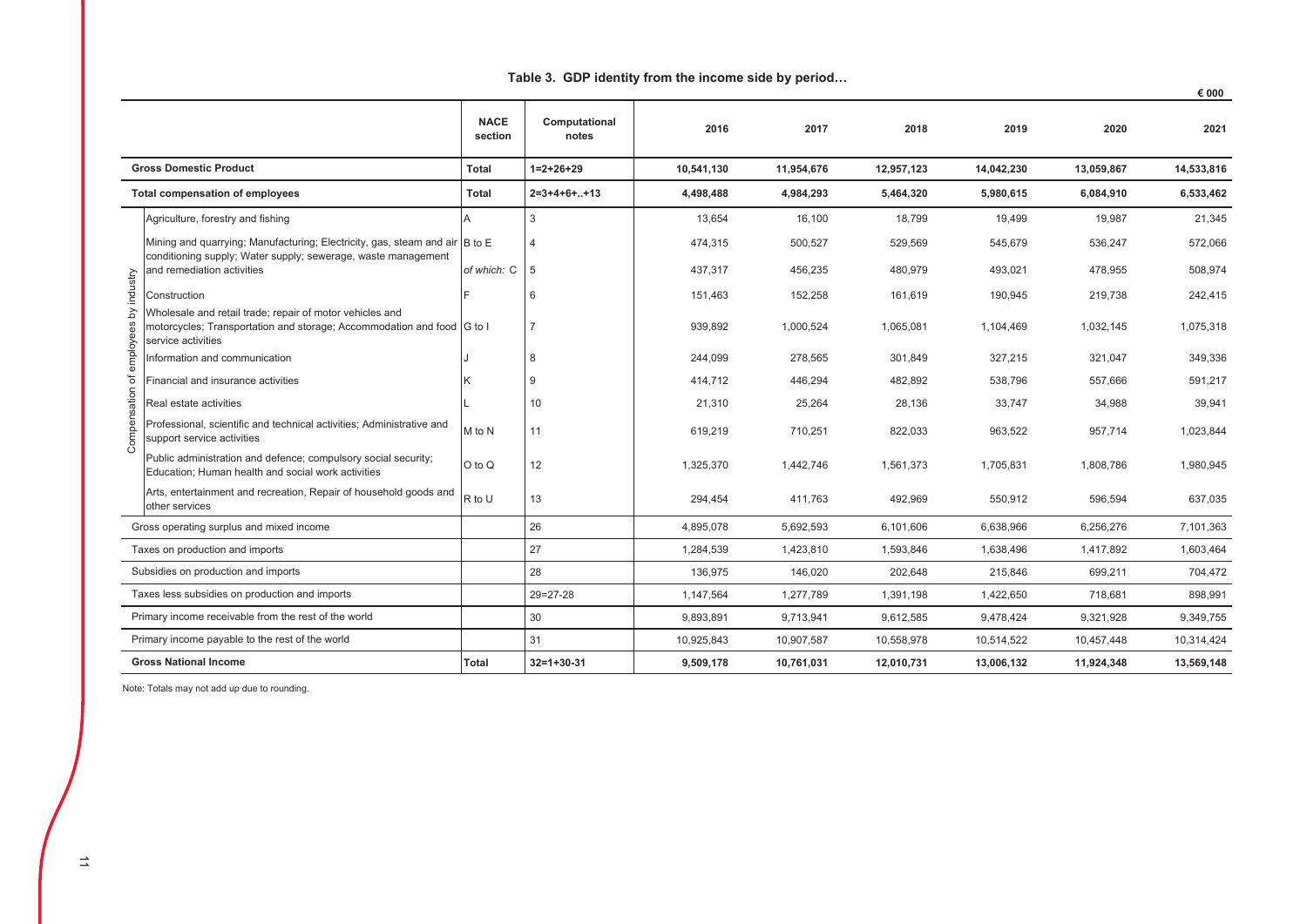#### ... Table 3. GDP identity from the income side by period

€ 000

|          |                                                                                                                                                          | <b>NACE</b>   | Computational      |                | 2019           |           |           |                | 2020           |           |                |                | 2021      |           |           |
|----------|----------------------------------------------------------------------------------------------------------------------------------------------------------|---------------|--------------------|----------------|----------------|-----------|-----------|----------------|----------------|-----------|----------------|----------------|-----------|-----------|-----------|
|          |                                                                                                                                                          | section       | notes              | Q <sub>1</sub> | Q <sub>2</sub> | Q3        | Q4        | Q <sub>1</sub> | Q <sub>2</sub> | Q3        | Q <sub>4</sub> | Q <sub>1</sub> | Q2        | Q3        | Q4        |
|          | <b>Gross Domestic Product</b>                                                                                                                            | Total         | $1=2+26+29$        | 3.263.929      | 3,505,728      | 3.677.149 | 3,595,424 | 3.368.615      | 3,026,042      | 3,308,439 | 3.356.771      | 3.398.177      | 3,557,022 | 3.803.425 | 3,775,192 |
|          | <b>Total compensation of employees</b>                                                                                                                   | Total         | $2=3+4+6++13$      | 1,459,961      | 1,477,948      | 1,510,099 | 1,532,606 | 1,551,317      | 1,478,716      | 1,515,181 | 1,539,696      | 1,613,422      | 1,634,170 | 1,637,845 | 1,648,025 |
|          | Agriculture, forestry and fishing                                                                                                                        |               |                    | 4,583          | 4,784          | 4,891     | 5,242     | 4.944          | 4,949          | 5,125     | 4.970          | 5,236          | 5,246     | 5,331     | 5,531     |
|          | Mining and quarrying; Manufacturing; Electricity, gas,<br>steam and air conditioning supply; Water supply;                                               | B to E        |                    | 134,000        | 135,042        | 137,760   | 138,876   | 138,636        | 127,904        | 132,918   | 136,789        | 141,038        | 147,894   | 140,202   | 142,933   |
|          | sewerage, waste management and remediation activities                                                                                                    | of which: C 5 |                    | 121,143        | 122,299        | 124,741   | 124,838   | 124,097        | 113,828        | 118,536   | 122,494        | 125,933        | 130,935   | 125,109   | 126,997   |
| industry | Construction                                                                                                                                             |               |                    | 44,033         | 46,910         | 48,295    | 51,707    | 54,709         | 54,731         | 54,874    | 55,424         | 58,208         | 59,820    | 61,483    | 62,903    |
| à        | Wholesale and retail trade; repair of motor vehicles and<br>notorcycles; Transportation and storage; Accommodation G to I<br>and food service activities |               |                    | 271.391        | 273,621        | 280,359   | 279,098   | 277,009        | 240,217        | 251.286   | 263.634        | 259.430        | 266,201   | 272,128   | 277,559   |
| employ   | nformation and communication                                                                                                                             |               |                    | 77,610         | 82,914         | 81,248    | 85,443    | 81.784         | 77.127         | 79.502    | 82,632         | 90.140         | 82,273    | 85,290    | 91,633    |
| ৳        | Financial and insurance activities                                                                                                                       |               |                    | 132,159        | 130,928        | 136,653   | 139,055   | 139,180        | 137,958        | 137,125   | 143,403        | 144,950        | 145.410   | 149,723   | 151,134   |
| ÷        | Real estate activities                                                                                                                                   |               | 10                 | 7.592          | 8,497          | 8,611     | 9,047     | 8.337          | 8.816          | 8.692     | 9.143          | 8.843          | 9.751     | 9.833     | 11,514    |
| Comp     | Professional, scientific and technical activities:<br>Administrative and support service activities                                                      | M to N        | 11                 | 233,452        | 238,257        | 242,588   | 249,225   | 251,912        | 235,131        | 234,318   | 236,354        | 249,014        | 257,030   | 257,729   | 260,071   |
|          | Public administration and defence: compulsory social<br>security; Education; Human health and social work<br>activities                                  | O to Q        | 12                 | 422,780        | 421,927        | 428,464   | 432,660   | 446,966        | 447,919        | 461,470   | 452,430        | 499,233        | 504,549   | 495,728   | 481,435   |
|          | Arts, entertainment and recreation, Repair of household<br>goods and other services                                                                      | R to U        | 13                 | 132,362        | 135,068        | 141,229   | 142,252   | 147,842        | 143,963        | 149,871   | 154,917        | 157,329        | 155,997   | 160,398   | 163,312   |
|          | Gross operating surplus and mixed income                                                                                                                 |               | 26                 | 1,471,597      | 1,669,330      | 1,792,992 | 1,705,046 | 1,575,079      | 1,417,586      | 1,651,998 | 1,611,612      | 1,588,795      | 1,696,044 | 1,923,157 | 1,893,367 |
|          | Taxes on production and imports                                                                                                                          |               | 27                 | 379,432        | 414,357        | 422,508   | 422,198   | 340,362        | 321,861        | 359,057   | 396,612        | 349,485        | 403,850   | 431,525   | 418,603   |
|          | Subsidies on production and imports                                                                                                                      |               | 28                 | 47.062         | 55,907         | 48.451    | 64.426    | 98.143         | 192.122        | 217.798   | 191.149        | 153,524        | 177,042   | 189.102   | 184,803   |
|          | Taxes less subsidies on production and imports                                                                                                           |               | $29 = 27 - 28$     | 332,370        | 358,450        | 374,057   | 357,772   | 242.219        | 129.740        | 141.259   | 205,462        | 195.961        | 226,808   | 242,423   | 233.799   |
|          | Primary income receivable from the rest of the world                                                                                                     |               | 30                 | 2,403,652      | 2,342,486      | 2,408,271 | 2,324,015 | 2,351,646      | 2,319,210      | 2,357,822 | 2,293,250      | 2,312,357      | 2,309,268 | 2,379,362 | 2,348,769 |
|          | Primary income payable to the rest of the world                                                                                                          |               | 31                 | 2,647,294      | 2,586,506      | 2,664,288 | 2,616,434 | 2,608,173      | 2,629,144      | 2,647,033 | 2,573,098      | 2,497,211      | 2,585,386 | 2,628,525 | 2,603,302 |
|          | <b>Gross National Income</b>                                                                                                                             | Total         | $32 = 1 + 30 - 31$ | 3,020,286      | 3,261,708      | 3,421,132 | 3,303,005 | 3,112,089      | 2,716,109      | 3,019,228 | 3.076.923      | 3,213,324      | 3,280,904 | 3,554,262 | 3,520,659 |

Note: Totals may not add up due to rounding.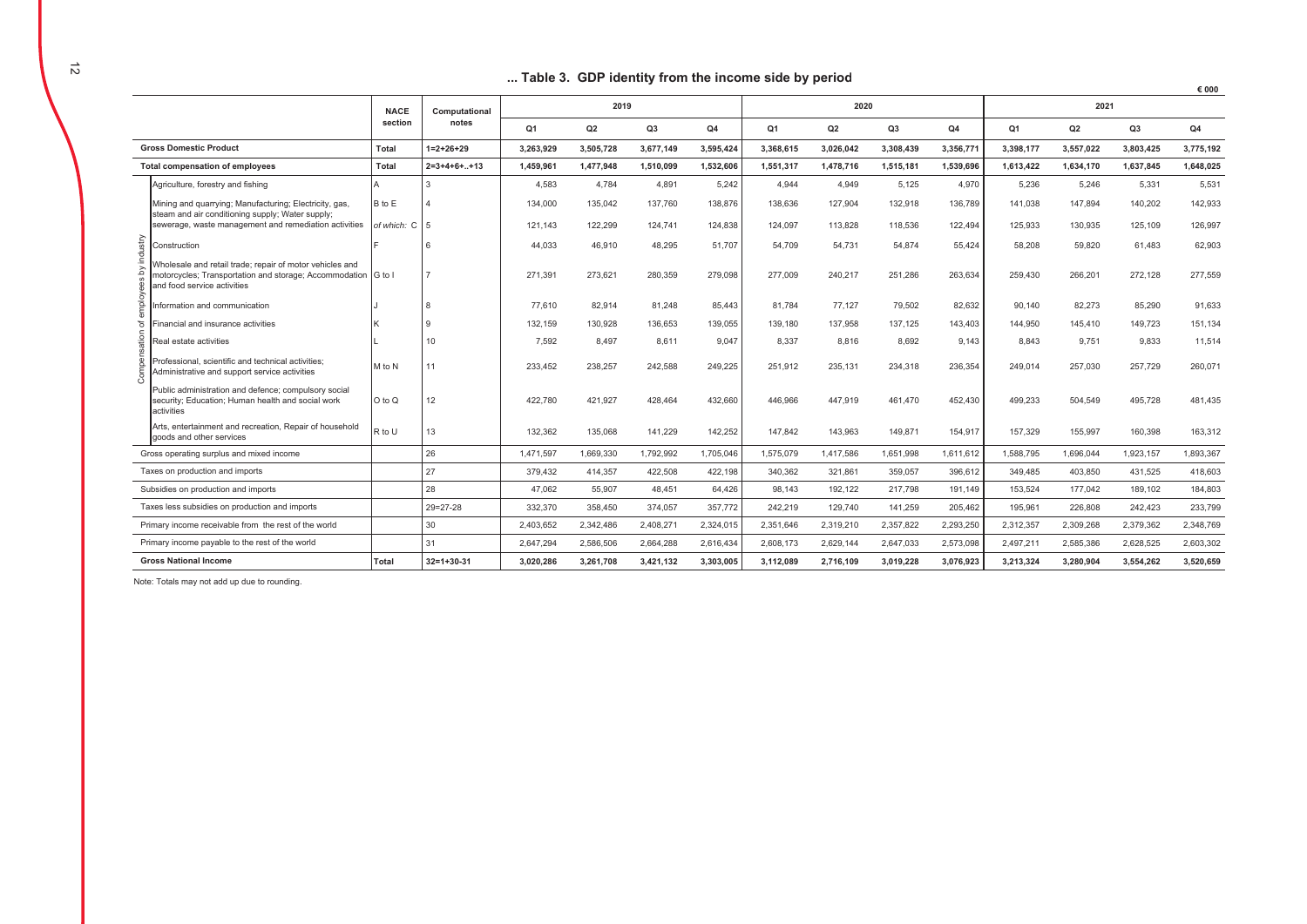#### **Methodological Notes**

1. The compilation of quarterly national accounts estimates in the context of the COVID-19 crisis.

Under normal circumstances, GDP estimates are based on established sources and estimation techniques, which have been tested and evaluated carefully, as well as documented. GDP is estimated independently from the output approach and expenditure approach, complemented by estimates of income-related data. These estimates are based on a multitude of sources such as tourism statistics, short-term statistics, trade and balance of payments statistics, as well as administrative data.

Eurostat and national statistical authorities in the European Statistical System (ESS) have been working hard together to elaborate guidelines and notes on how to address the statistical challenges brought about by COVID-19 and thereby ensure that European statistics continue to be based on sound foundations. These guidelines cover the compilation of national accounts, as well as important national accounts data sources, such as the Harmonised Index of Consumer Prices (HICP), the Labour Force Survey (LFS), short-term business statistics, and intra-EU trade in goods. NSO followed these guidelines to mitigate the impact resulting from this crisis, which meant delays in data availability, lower response rates and possible quality issues. In this way, it ensured that the data continued to capture economic developments in the most reliable manner.

In view of these unprecedented developments, a thorough examination was carried out on the imputation methods and models used in the compilation of national accounts, given that, in some cases, past correlations between indicators and macroeconomic statistics were not expected to hold anymore during the COVID-19 crisis. In absence of traditional sources, compilers had to make assumptions about industries which were fully or partially 'closed'. Furthermore, statisticians referred to alternative or complementary information, such as business and consumer surveys, information from professional federations and administrative data, in order to fill in for gaps in the established data sources.

NSO is committed to maintain the usual dissemination pattern of quarterly national accounts with the most accurate estimates possible, however, it is important to bear in mind that first estimates may be subject to larger revisions than usual.

#### For further details, refer to:

Eurostat's methodological note 'Guidance on Quarterly National Accounts (Including Flash) Estimates in the Context of the COVID-19 Crisis', available at:

https://ec.europa.eu/eurostat/documents/10186/10693286/QNA\_estimates\_guidance.pdf

Eurostat's methodological note 'Guidance on the Publication and Transmission of National Accounts Data and Metadata in the Context of the COVID-19 Crisis', available at: https://ec.europa.eu/eurostat/documents/10186/10693286/NA\_guidance.pdf

Eurostat's methodological note 'Guidance on Time Series Treatment in the Context of the COVID-19 Crisis', available at: https://ec.europa.eu/eurostat/documents/10186/10693286/Time\_series\_treatment\_guidance.pdf

#### 2. Impact of some policy measures in the context of the COVID-19 crisis

The Government announced active policy measures in order to mitigate the economic and social impact of the COVID-19 pandemic.

Such policy measures included, but were not limited to, the following:

- Employment-related measures: government support for keeping employees on the payroll system despite a slowdown in business activity, and support for self-employed and small businesses;
- Tax-related measures: deferral of tax deadlines.
- Vouchers: €100 worth of vouchers, expiring on 31 October 2021, were sent to each resident aged 16 years and over to be spent locally, with 60% to be spent on accommodation, restaurants, bars and diving schools and 40% on retail and services.
- Utility bills: certain businesses received a refund of 50% on their electricity bills for the months of June, July and August 2020 and July, August and September 2021, capped at €1,500 per electricity account.
- Rent Scheme: businesses that had to close their operations as a result of Legal Notices issued by the Health Authority in March 2021 were eligible for the Rent Scheme. Businesses that were receiving the Wage Supplement since 2020 and had availed themselves of the Rent Scheme in 2020, were eligible for a top-up of 50% on the amount received in the previous year in 2021. New applicants who were closed in March and April 2021 and benefitted from the Wage Supplement were eligible for the Rent refund.

In this news release, the measures to support businesses in retaining their employees in the context of COVID-19 by financing wages, partly or fully, as well as refunds of utility bills, were recorded as subsidies on production to employers. The voucher scheme has been classified as subsidies on products.

Taxes on production and imports are recorded when activities, transactions or other events occur and create the liability to pay taxes. In this news release, estimates were specifically necessary for VAT, classified as taxes on production and imports, due to the Government's announced deferrals. This implies that revisions may be necessary in the future.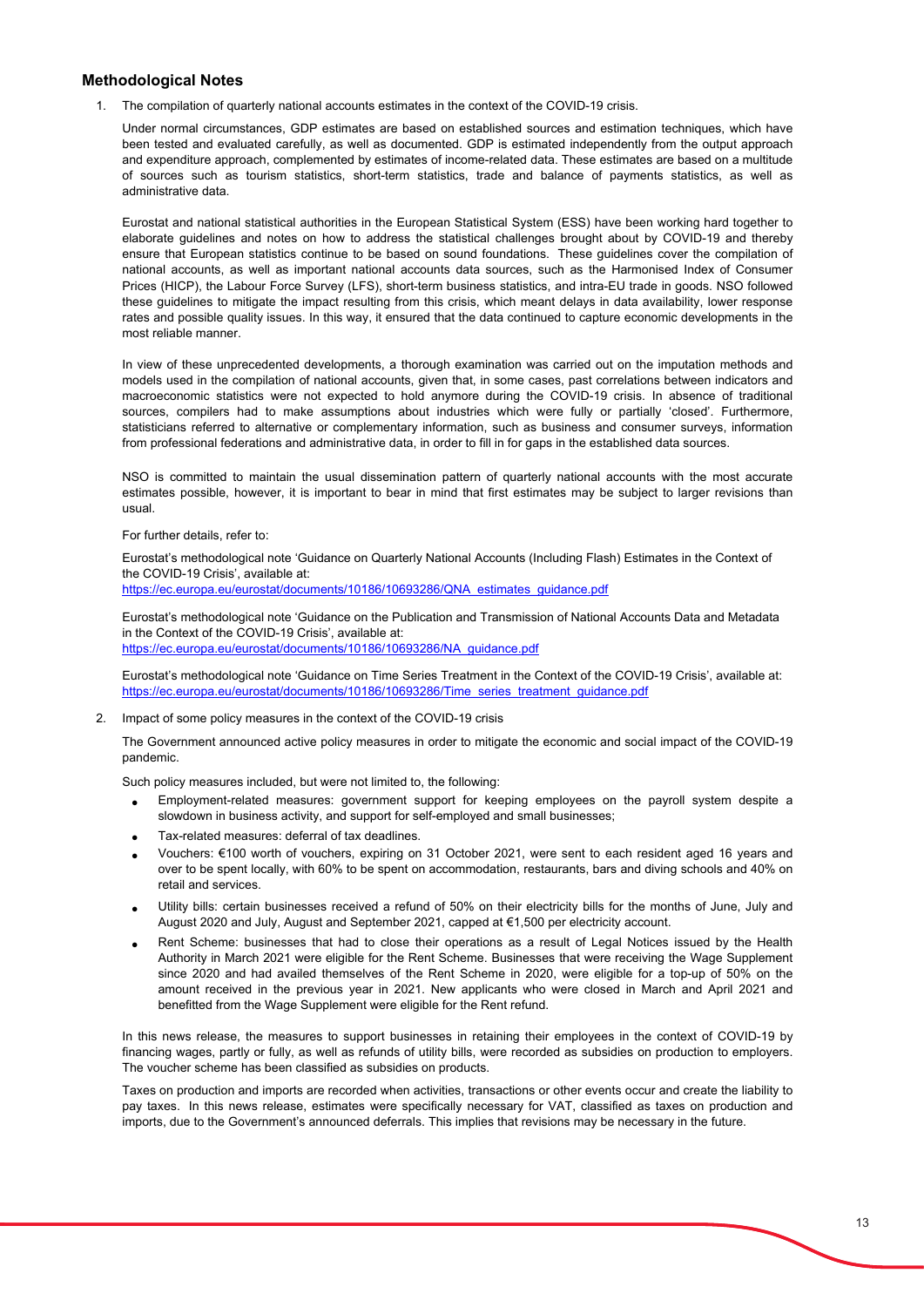For further details refer to:

Eurostat's methodological note 'Draft Note on Statistical Implications of Some Policy Measures in the Context of the COVID-19 Crisis', available at:

https://ec.europa.eu/eurostat/documents/10186/10693286/GFS\_draft\_note.pdf

3. Timeline of events

Below is a timeline which shows the unfolding of relevant local developments in relation to COVID-19, which were considered in the compilation of national accounts for 2021Q4. The details in relation to 2020Q1 to 2021Q3 are available in previous news releases.

- The Maltese authorities started to accept recognised vaccine certificates showing recovery from COVID-19 plus one dose of an European Medicines Agency approved vaccine, according to the vaccination policy of the issuing country, administered at least 14 days prior to arrival in Malta. 01 October 2021
- 18 October 2021 The maximum number of people at event tables increased to eight (from six); tables were allowed to be placed one metre apart if outdoors and 1.5 metres if indoors; seated events set at a maximum capacity of 300 people; children under 12 no longer required a negative test result to attend events; restrictions for events were eased for vaccinated people; changes to the criteria regarding travel rules led to eased restrictions for some South American countries but tighter restrictions for some Eastern European ones; buses and ferries were allowed to operate at 80 per cent capacity (up from 65 per cent).
- Updates were made to the list of countries listed in Subsidiary Legislation 465.26 Travel ban (extension to all countries) order. Travel to Malta was allowed for persons residing in countries included in Legal Notice 393 of 2021 in the 14-day period prior to their arrival in Malta with an approved vaccine certificate. 21 October 2021
- 26 November 2021 Travel to and from regions with known cases of the new COVID-19 variant B.1.1.529 to Malta was temporarily banned from midnight on Saturday. The list consisted of South Africa, Namibia, Lesotho, Botswana, Eswatini and Zimbabwe.
- As from December 27, only seated events were allowed, with the exception of weddings and funerals; all establishments had to shut down by 1am; no spectators were allowed at sport events; schools were scheduled to reopen after the Christmas holidays. 23 December 2021

Sources: Government of Malta, Legal Notices.

- 4. Data in this news release is unadjusted. Seasonally adjusted data is available online at: [EUROSTAT Website/Homepage/Complete Database](https://ec.europa.eu/eurostat/data/database)
- 5. Data in this news release are in line with the European System of Accounts (ESA) 2010 manual (ISBN 978-92-79-31242- 7). This system of accounts is mandatory for all EU Member States. The accounts are subject to audit by the European Court of auditors and Eurostat's GNI Committee to ensure reliability, comparability and exhaustiveness.
- 6. Gross Domestic Product (GDP) is an estimate of the value of goods and services at market prices produced in the economy over a period of time. The GDP is estimated at current prices using the production approach, aggregating the output of the various productive sectors net of the cost of intermediate inputs. The expenditure approach is reconciled with the production approach both at current prices and volume terms. GDP in volume terms excludes the effects of price inflation on market prices. The income approach shows how GDP is distributed into compensation of employees, operating surplus of enterprises and taxes on production and imports net of subsidies.
- 7. Data in this news release should be considered as provisional for 2017 to date.
- 8. Data users must be aware that the industrial activities of General government are spread over 21 different NACE categories (at A88 division) and include local councils and extra-budgetary units that are financially dependent on the government. Public administration and defence; compulsory social security (NACE 84) is the largest category and, in terms of gross value added, represented approximately 39.2 per cent of the General government sector in 2021.
- 9. The ESA 2010 GNI Inventory provides a detailed explanation of sources and methods used for estimating GNI in Malta. It is the basis for the Eurostat assessment of the quality and exhaustiveness of GNI data and their compliance with ESA 2010 in the context of the GNI for own resources purposes. The Inventory is a reference document that is kept up-to-date to reflect the latest methodology in place. Complementary to this inventory, process tables have been compiled for reference year 2010. Process tables enable users to understand the compilation process of national accounts and thus shows the transition from basic data sources to final balanced national accounts figures. The GNI Inventory and the process tables are available online:

http://nso.gov.mt/en/nso/Sources\_and\_Methods/Unit\_A1/National\_Accounts/Pages/Gross-Domestic-Product.aspx

The GNI Inventory currently available on the NSO website describes the sources and methods of the ESA 2010 series as published in September 2014. The GNI Inventory is currently being updated.

10. Data for 1995 to 2015 are available on the online version of news release 142/2020 in Excel format at: https://nso.gov.mt/en/News\_Releases/Documents/2020/08/News2020\_142.pdf